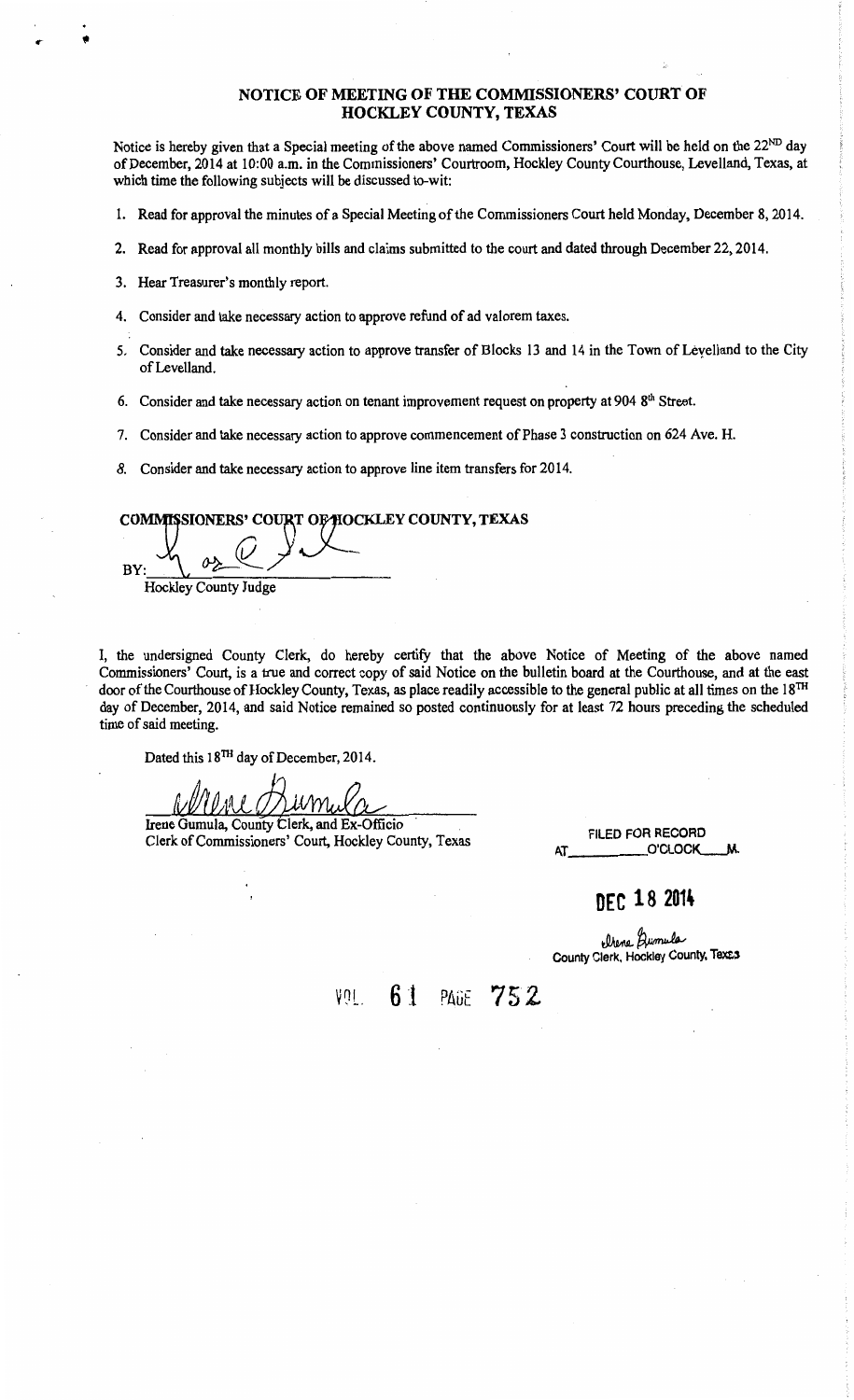### $\cdot$  , THE STATE OF TEXAS COUNTY OF HOCKLEY

### IN THE COMMISSIONER'S COURT OF HOCKLEY COUNTY, TEXAS

### SPECIAL MEETING DECEMBER 22, 2014

Be it remembered that on this the 22<sup>nd</sup> day of December A.D. 2014, there came on to be held a Special meeting of the Commissioners' Court, and the Court having convened in Special session at the usual meeting place thereof at the Courthouse in Levelland, Texas, with the following members present to-wit:

Larry Sprowls Curtis D. Thrash(ABSENT) Larry Carter J. L. "Whitey" Barnett Thomas R "Tommy" Clevenger

County Judge Commissioner Precinct No. 1 Commissioner Precinct No. 2 Commissioner Precinct No. 3 Commissioner Precinct No. 4

Irene Gumula, County Clerk, and Ex-Officio Clerk of Commissioners' Court when the following proceedings were had, to-wit:

Motion by Commissioner Barnett, seconded by Commissioner Carter, 3 Votes Yes, 0 Votes No, that the Minutes of a Special meeting of the Commissioners' Court, held on the 8<sup>th</sup> day of December, A.D. 2014, be approved and stand as read.

Motion by Commissioner Carter, seconded by Commissioner Clevenger, 3 Votes Yes, 0 Votes No, that all monthly claims and bills, submitted to the Court, and dated through December  $22<sup>nd</sup>$ , A. D. 2014, be approved and stand as read.

Motion by Commissioner Carter, seconded by Commissioner Barnett, 3 Votes Yes, 0 Votes No, that Commissioners' Court approve the Treasurers monthly reports for September and October 2014, as per Reports recorded below.

VOL. 61 PAGE 753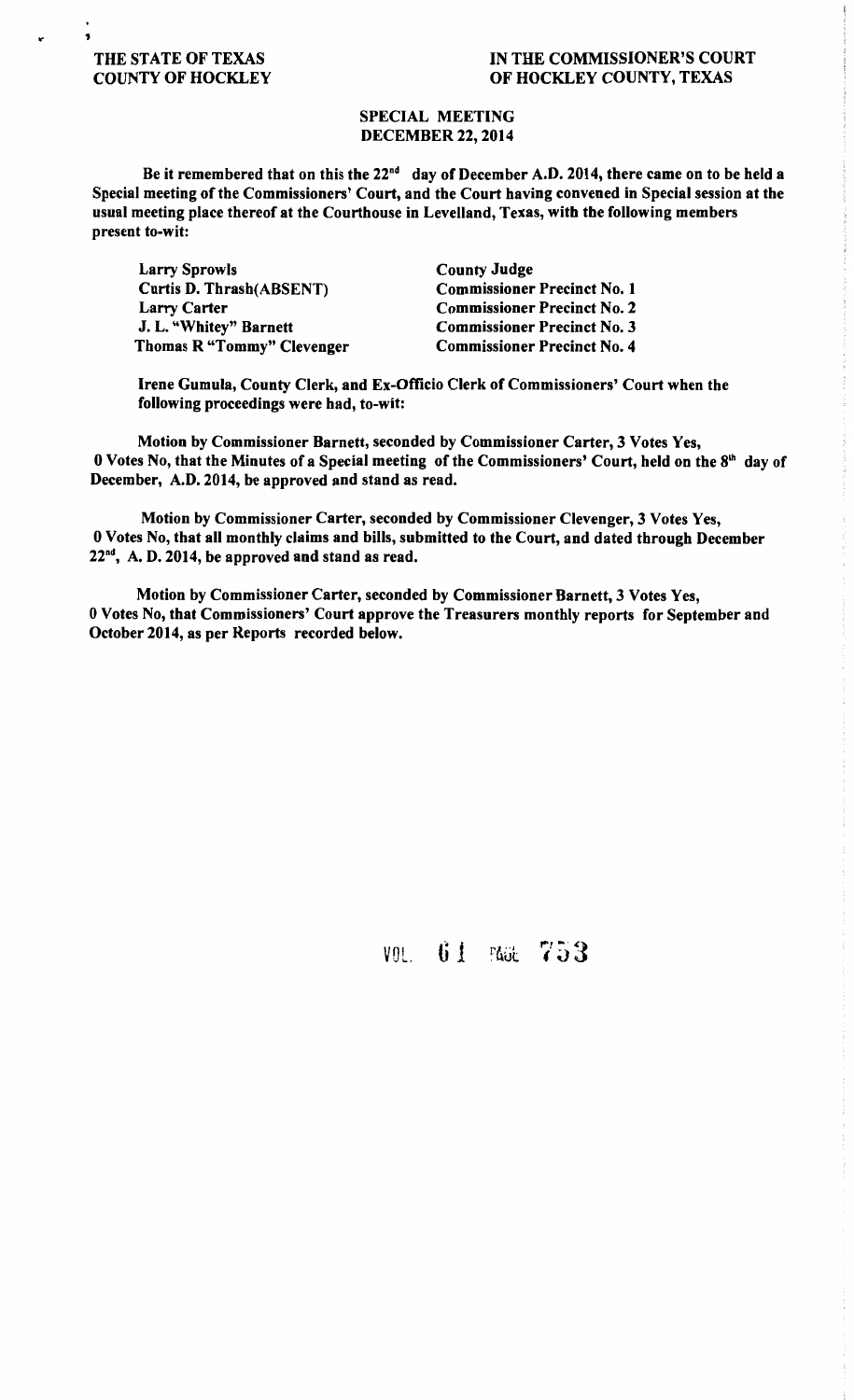### Treasurer's Monthly Report Prepared by Denise Bohannon, Hockley County Treasurer

### SECTION 1 - Cash Flow

 $\bullet$ 

- Pages 1-5 Combined Statement of Cash Receipts and Disbursements Includes Interest and Bank Service Charge
- Pages 6-7 Bank Collateral Pledged Securities the Banks have pledged on behalf of Hockley County
- Page 8 Bond Indebtedness Mallet Event Center
- Page 9 Certificates of Deposit

### SECTION 2 - Investments Long Term

Per the Public Funds Investment Act and the Hockley County Investment Policies, the Investments Report Is required on a Quarterly Basis. However, in an effort to keep the Commissioners' Court informed available Information is provided on a Monthly basis.

All investments are in compliance with both the Public Funds Investment Act and the Hockley County Investment Policy. The investment strategy is passive, which maintains a liquid cash flow and safety of The investment as priorities. {GC 2256.023}

Investments - Funds are not immediately available - must wait until maturity

vol. 61 page ,...., ~ .....  $19.9^{\circ}$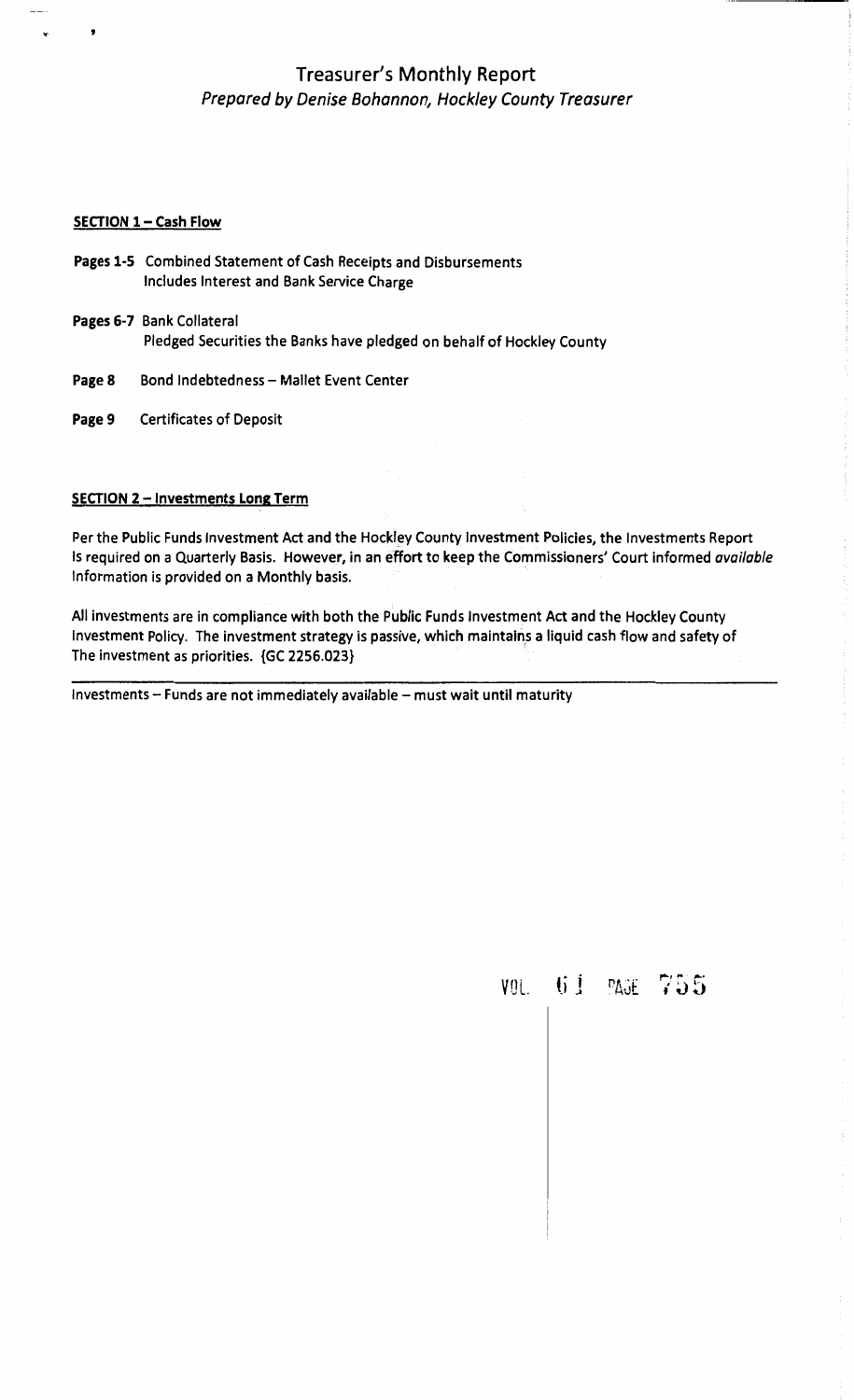k.

..

|             | <b>ACCOUNT NAME</b>                                                   | <b>BEGINNING</b><br>CASH BALANCE | CASH<br><b>RECEIPTS</b>      | CASH<br><b>DISBURSEMENTS</b>         | <b>ENDING</b><br>CASH BALANCE |
|-------------|-----------------------------------------------------------------------|----------------------------------|------------------------------|--------------------------------------|-------------------------------|
|             | 2014 083 CA THEFT OF SERVICE<br>CASH<br>FUND TOTALS                   | 4,610.14<br>4,610.14             | 2,201.85<br>2, 201.85        | $1, 576.23 -$<br>$1,576.23 -$        | 5,235.76<br>5,235.76          |
|             | 2014 084 SHERIFF WORK RELEASE PROGRAM<br><b>CASH</b><br>FUND TOTALS   | 1,850.51<br>1,850.51             | 1.59<br>1.59                 | .00<br>.00                           | 1,852.10<br>1,852.10          |
|             | 2014 085 HOCKLEY CO GRANTS FUND<br>CASH<br>FUND TOTALS                | 2,189.21<br>2,189,21             | 6,205.16<br>6.205.16         | .00<br>. 00                          | 8,394.37<br>8,394.37          |
|             | 2014 087 HC JUVENILE PROBATION FEES<br>CASH/AIM<br>FUND TOTALS        | 11,659.35<br>11,659.35           | 10.05<br>10.05               | .00<br>.00                           | 11,669.40<br>11,669.40        |
|             | 2014 088 PAYROLL CLEARING ACCOUNT<br>CASH/ASB<br><b>FUND TOTALS</b>   | 1,192.33<br>1,192.33             | 275,913.67<br>275,913.67     | 275,894.78-<br>$275,894.78-$         | 1,211.22<br>1,211.22          |
|             | 2014 089 SEIZURE PROCEEDS FUND<br>CASH/ASB<br>FUND TOTALS             | 32,521.76<br>32,521,76           | 28.11<br>28.11               | .00<br>.00.                          | 32,549.87<br>32,549.87        |
|             | 2015 090 JUVENILE PROBATION FUND<br>CASH/AIM<br>ACCOUNTS RECEIVABLE   | 23,780.05<br>$97.75 -$           | 36,719.70<br>.00             | 18,606.46-<br>.00                    | 41,893.29<br>97.75            |
|             | FUND TOTALS<br>2014 091 JUVENILE PROBATION RESTITUTION<br><b>CASH</b> | 23,682.30<br>11,012.12           | 36,719.70<br>9.44            | $18,606.46 -$<br>91.00-              | 41,795.54<br>10,930.56        |
|             | FUND TOTALS<br>2015 092 HOCKLEY COUNTY COMMUNITY SUPER<br>CASH/ASB    | 11,012.12<br>62,816.69           | 9.44<br>59,041.92            | $91.00 -$<br>$35, 122.78 -$          | 10.930.56<br>86,735.83        |
|             | FUND TOTALS<br>2014 093 HOCKLEY COUNTY MEDICAL FUND<br>CASH/ASB       | 62,816.69<br>9,438.66            | 59,041.92<br>8.15            | $35, 122.78 -$<br>. 00               | 86,735.83<br>9,446.81         |
|             | FUND TOTALS<br>2014 094 COUNTY ATTORNEY RESTITUTION<br>CASH/ASB       | 9,438.66                         | $\overline{8.15}$            | $\overline{.00}$                     | 9,446,81                      |
| la mars     | FUND TOTALS<br>2014 095 D A RESTITUTION FUND                          | 11,059.62<br>11,059.62           | 1,481.59<br>1,481.59         | 181.18-<br>$181.18 -$                | 12,360.03<br>12,360.03        |
| <b>ACCE</b> | CASH/ASB<br>FUND TOTALS<br>2014 096 CA/DA PRE-TRIAL DIVERSION FUND    | 3,874.17<br>3,874.17             | $\frac{55.36}{55.36}$        | .00<br>.00                           | 3,929.53<br>3,929.53          |
|             | <b>CASH</b><br>FUND TOTALS<br>2014 098 CLEARING FUND                  | 56,955.95<br>56,955.95           | 1,934.86<br>1,934.86         | .00<br>. 00                          | 58,890.81<br>58,890.81        |
| -1          | CASH<br>FUND TOTALS                                                   | . 07<br>.07                      | 1,074,344.88<br>1,074,344.88 | <u>1,074,344.88</u><br>1,074,344.88- | .07<br>$\overline{.07}$       |

.<br>Sangti Sampara (seria per di kalender Bostal) y l'investita (seria e est

**CONTRACTOR** 

Concert State Council

فاستند ومنفها والمتواصية ومتحملة والتحوية

**State Street** 

**District Property** 

. . . . . . . . . . . . . . . . .

and a support of the con-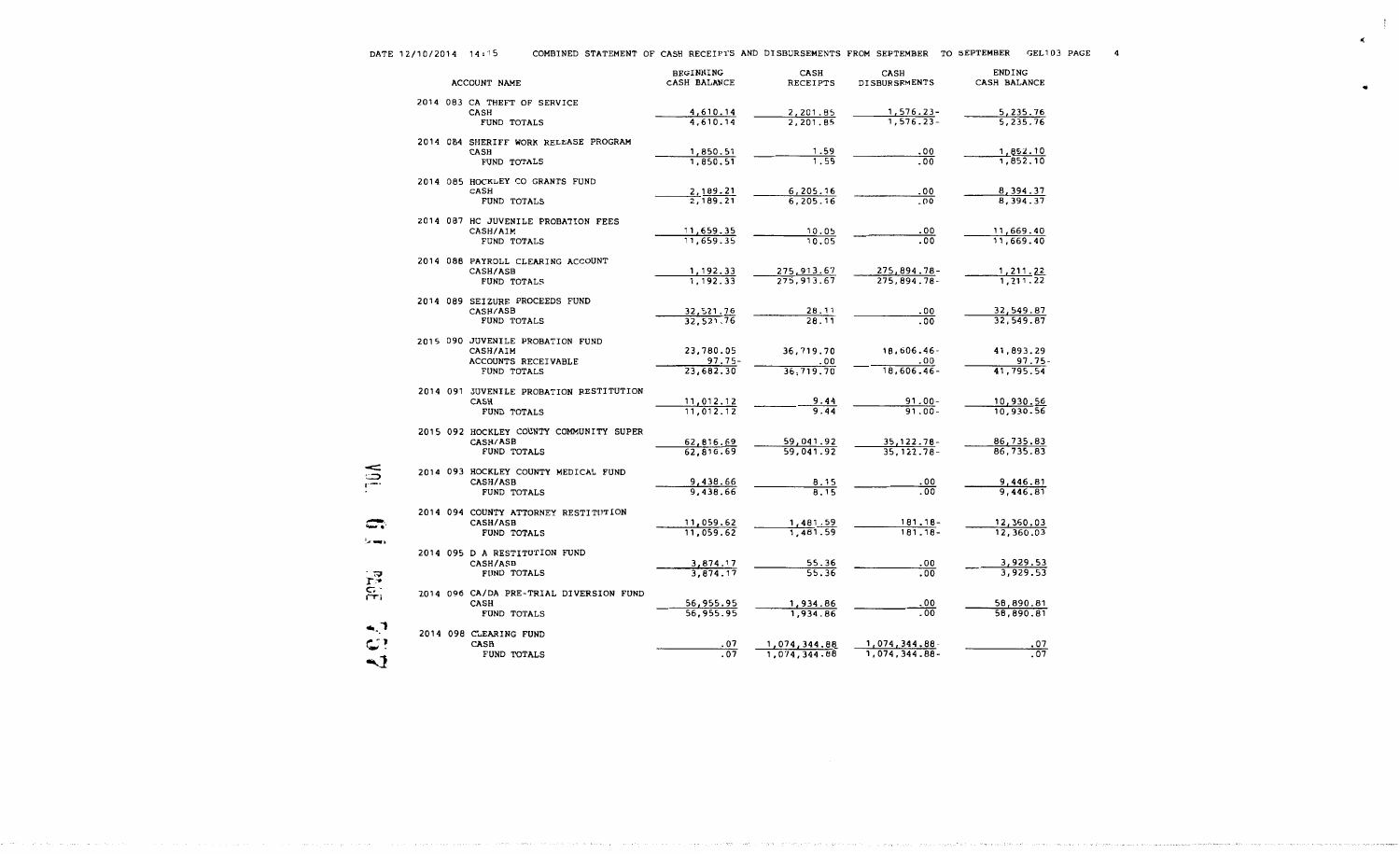$\blacksquare$ 

|  |  | DATE 12/10/2014 | 14:15 |
|--|--|-----------------|-------|
|--|--|-----------------|-------|

MQL.

 $, \ldots$ 

consideration of the state and

|              |  | ACCOUNT NAME<br>AUDIT CASH ON HAND                                                            | <b>BEGINNING</b><br>CASH BALANCE<br>.00 | CASH<br><b>RECEIPTS</b><br>.00 | <b>CASH</b><br>DISBURSEMENTS<br>.00 | <b>ENDING</b><br>CASH BALANCE<br>.00 |
|--------------|--|-----------------------------------------------------------------------------------------------|-----------------------------------------|--------------------------------|-------------------------------------|--------------------------------------|
|              |  | FUND TOTALS                                                                                   | 79,934.48                               | 1,339.28                       | $5,700.31 -$                        | 75, 573.45                           |
|              |  | 2014 030 LAW LIBRARY FUND<br>CASH/AIM<br>FUND TOTALS                                          | 28,034.40<br>28,034.40                  | 234.21<br>234.21               | $428.10 -$<br>$428.10 -$            | 27,840.51<br>27,840.51               |
|              |  | 2014 035 LIBRARY FUND<br>CASH/AIM<br>FUND TOTALS                                              | 3,442.90<br>3,442.90                    | 110, 125.20<br>110, 125.20     | $16,092.22 -$<br>$16,092.22 -$      | 97,475.88<br>97,475.88               |
|              |  | 2014 039 DISTRICT CLERK PRESERVATION<br>CASH/AIM<br>FUND TOTALS                               | 31, 368.01<br>31,368.01                 | 216.56<br>216.56               | .00<br>.00                          | 31,584.57<br>31,584.57               |
|              |  | 2014 040 COUNTY CLERK PRESERVATION FUND<br>CASH/AIM<br>TDOA - CD BALANCE - ASB<br>FUND TOTALS | 118,742.00<br>. 00<br>118, 742.00       | 102.65<br>.00<br>102.65        | .00<br>.00<br>.00                   | 118,844.65<br>00.<br>118,844.65      |
|              |  | 2014 041 RECORDS MANAGEMENT OFFICER<br>CASH/AIM<br>FUND TOTALS                                | 12,649.79<br>12,649.79                  | 314.24<br>314.24               | 731.17-<br>$731.17-$                | 12,232.86<br>12,232.86               |
|              |  | 2014 042 R&B EXTRA FEE ACCOUNT<br>CASH/ASB<br>FUND TOTALS                                     | 132,927.41<br>132,927,41                | 20,639.54<br>20,639.54         | 0٥.<br>.00                          | 153,566.95<br>153,566.95             |
|              |  | 2014 043 COURTHOUSE SECURITY FUND<br>CASH/AIM<br>FUND TOTALS                                  | 8,750.73<br>8,750.73                    | 712.45<br>712.45               | $1,208.91 -$<br>$1,208.91 -$        | 8,254.27<br>8,254.27                 |
|              |  | 2014 044 JUSTICE COURT TECHNOLOGY FUND<br>CASH<br>FUND TOTALS                                 | 53,848.71<br>53,848.71                  | 840.06<br>840.06               | $1,089.16 -$<br>1,089.16-           | 53,599.61<br>53,599.61               |
| λūŗ          |  | 2014 045 SHERIFF CASH BOND ACCOUNT<br><b>CASH</b><br>FUND TOTALS                              | 53,409.42<br>53,409.42                  | 2,000.00<br>2,000.00           | $1,000.00 -$<br>$1,000.00 -$        | 54,409.42<br>54,409.42               |
| C.           |  | 2014 046 COUNTY CLERK CASH BOND ACCT<br><b>CASH</b><br>FUND TOTALS                            | 60,029.02<br>60,029.02                  | 306.00<br>306.00               | $500.00 -$<br>$500.00 -$            | 59,835.02<br>59,835.02               |
|              |  | 2014 047 JP5 CASH BOND ACCOUNT<br><b>CASH</b><br>FUND TOTALS                                  | 2,734.71<br>2,734.71                    | 200.00<br>200.00               | .00<br>.00                          | 2,934.71<br>2,934.71                 |
| ្ត្រី        |  | 2014 048 COUNTY CLERK<br><b>CASH</b><br>FUND TOTALS                                           | 28, 137.85<br>28, 137.85                | 27,405.10<br>27,405.10         | 89.00-<br>89.00-                    | 55,453.95<br>55,453.95               |
| لما<br>بر مح |  | 2014 051 JUSTICE OF PEACE #1<br><b>CASH</b><br>FUND TOTALS                                    | 5, 155.22<br>5, 155.22                  | 4,411.10<br>4,411,10           | $45.00 -$<br>$45.00 -$              | 9,521.32<br>9,521.32                 |
|              |  | 2014 052 JUSTICE OF PEACE #2<br><b>CASH</b>                                                   | 22,515.76                               | 504.00                         | 22,592.00-                          | 427.76                               |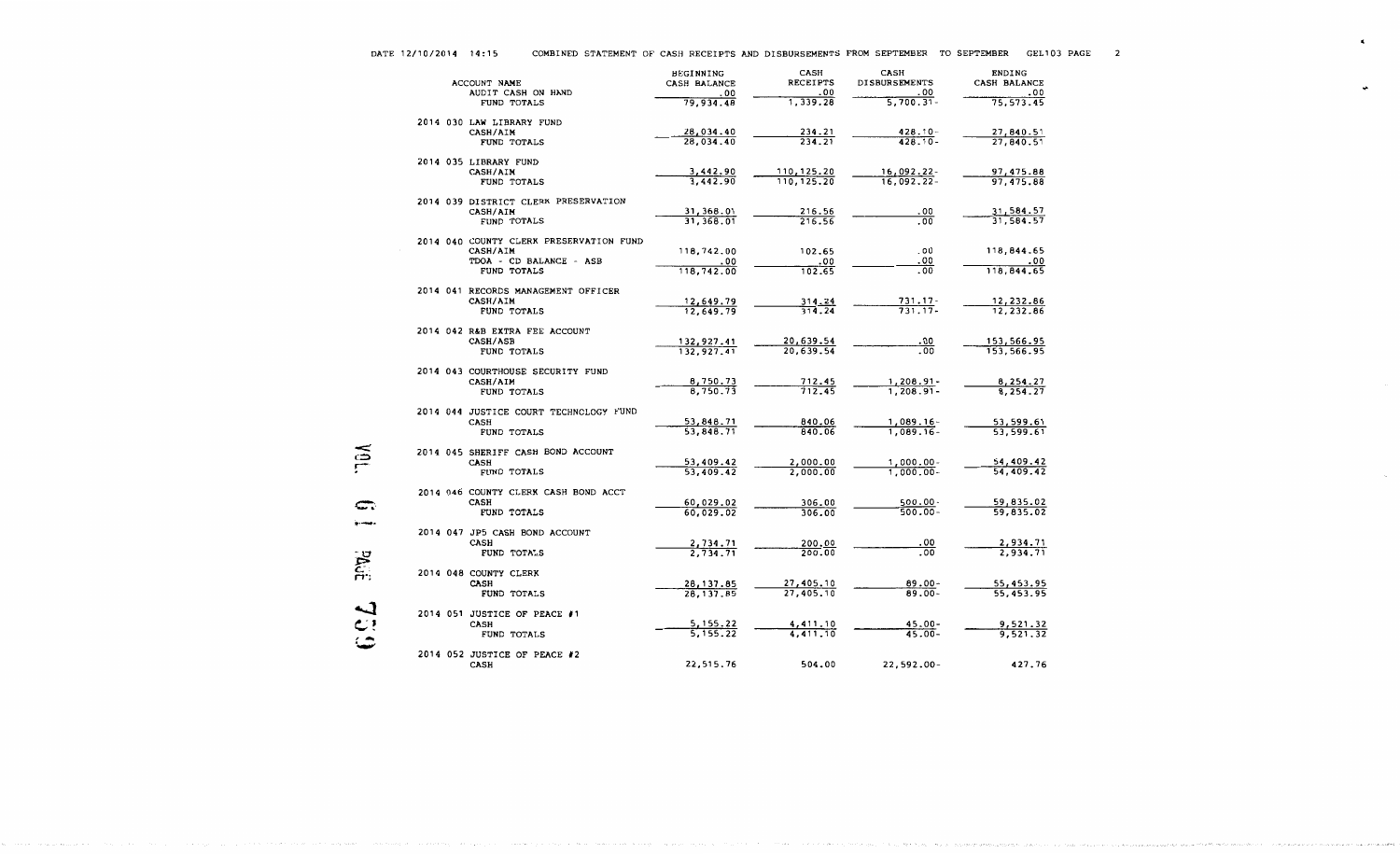| <b>Investment Portfolio Pledged Securities</b><br><b>AIM BANK</b><br>LITTLEFIELD. TX |                                                             |                                                                   |                             |                                                                            |                           | InTrader (pledged)<br>Last: 08/31/2014<br>As-of: 09/30/2014<br>2AIM 1018373 |
|--------------------------------------------------------------------------------------|-------------------------------------------------------------|-------------------------------------------------------------------|-----------------------------|----------------------------------------------------------------------------|---------------------------|-----------------------------------------------------------------------------|
| Sec ID 5<br>Loc Ant Ticket For avus                                                  | Security Description Line 1+<br>Security Description Line 2 | Safekeeping Agent<br>Rate Associate Maturity of Grp.              |                             | <b>Driginal Face S &amp; P</b><br>Par/Curr Face Moody                      | <b>Priced:</b><br>Pledged | <b>Book Value</b><br><b><i>Ex Market Value</i></b>                          |
| PLEDGED TO: hockc                                                                    | *HOCKLEY COUNTY                                             |                                                                   |                             |                                                                            |                           |                                                                             |
| 3128LLV86                                                                            | <b>FHLMC #2B0639 ARM</b>                                    | THE INDEPENDENT BANKERSBANK                                       |                             | 2,000,000.00                                                               | 09/25/2014                | 1,223,608.94                                                                |
| 213001965<br>TIB                                                                     |                                                             | 2.296                                                             | 06/01/2042 305              | 1,168,229.80                                                               | 01/30/2013                | 1.213.509.01                                                                |
| 3138A45N1                                                                            | <b>FNMA #AH3552-</b>                                        | THE INDEPENDENT BANKERSBANK                                       |                             | 2,100,000.00                                                               | 09/25/2014                | 1,035,368.56                                                                |
| 可B 3464027666                                                                        |                                                             | $3.5$ $\sim$ $\sim$ 02/01/2026 $\sim$ 305.                        |                             | ់971,419.79ំ                                                               | 01/30/2013                | 1,023,204.36                                                                |
| 3138E4YC9                                                                            | FNMA #AK0706                                                | THE INDEPENDENT BANKERSBANK                                       |                             | 2,222,500.00                                                               | 09/25/2014                | 1,377,304.65                                                                |
| TIB<br>164028308                                                                     |                                                             | 3.5                                                               | 02/01/2027 305              | 1.290,687.52                                                               | 04/03/2013                | 1,359,577.02                                                                |
| 3138E4YC9                                                                            | FNMA #AK0706                                                | THE INDEPENDENT BANKERSBANK                                       |                             | 3,250,000.00                                                               | 09/25/2014                | 2,013,508.29                                                                |
| 164028413                                                                            |                                                             | $3.5$ $\leftrightarrow$ $2/01/2027$ 305                           |                             | 1,887,394.57                                                               | 01/30/2013                | 1,988,132.88                                                                |
| 3138EGSH8                                                                            | FNMA #AL0519                                                | THE INDEPENDENT BANKERSBANK                                       |                             | 2,500,000.00                                                               | 09/25/2014                | 1,465,576.91                                                                |
| 164024507<br>TIB                                                                     |                                                             |                                                                   | 03/01/2026 305              | 1,359,509.68                                                               | 05/22/2012                | 1,455,970.10                                                                |
| $3138$ EJNE4 $\sim$ $\sim$                                                           | FNMA#AL2188 ARM                                             | THE INDEPENDENT BANKERSBANK                                       |                             | 2,900,000.00                                                               | 09/25/2014                | 1,726,390.73                                                                |
| TIB 164027988                                                                        | 2020 - 2021                                                 | $2,357$ $-06/01/2042$ $305$ $-1$                                  |                             | 1,641,471,14.                                                              | 01/30/2013                | 1,705,804.58                                                                |
| 31418AF78                                                                            | <b>FNMA #MA1089</b>                                         | THE INDEPENDENT BANKERSBANK                                       |                             | 2,850,000.00                                                               | 09/25/2014                | 2,150,099.29                                                                |
| 164027935<br>TIB                                                                     |                                                             |                                                                   | 06/01/2032 305              | 1,981,114.32                                                               | 01/30/2013                | 2,115,672.50                                                                |
| 31418AH76                                                                            | <b>FNMA #MA1153</b>                                         | THE INDEPENDENT BANKERSBANK.<br>3.3.3.3.3.2.2.08/01/2022.305.3.3. |                             | 4,000,000.00                                                               | 09/25/2014                | 2,678,362.86                                                                |
| $THB = 164029358$<br>31418AJ33                                                       | -20-32055<br><b>FNMA#MA1181</b>                             | THE INDEPENDENT BANKERSBANK                                       |                             | 2,532,269.00<br>4,950,000.00                                               | 01/30/2013<br>09/25/2014  | 2,633,824.61<br>3,462,970.29                                                |
| 164029593<br>TIB                                                                     |                                                             |                                                                   | 09/01/2022 305              | 3,271,463.32                                                               | 01/30/2013                | 3,403,019.72                                                                |
| 3141BAKB0                                                                            | FNMA#MA1218                                                 | THE INDEPENDENT BANKERSBANK                                       |                             | 3,950,000.00                                                               | 09/25/2014                | 2,817,979.65                                                                |
| TIB 164029389                                                                        |                                                             |                                                                   | $-10/01/2022 - 305$         | 2,662,229,49                                                               | 01/30/2013                | 2,769,903.84                                                                |
| 31418ATJ7                                                                            | <b>FNMA #MA1452</b>                                         |                                                                   | THE INDEPENDENT BANKERSBANK | 1,270,760.00                                                               | 09/25/2014                | 1,031,140.12                                                                |
| 219000475<br>TIB                                                                     |                                                             | 3                                                                 | 05/01/2023 305              | 984,440.77                                                                 | 03/05/2014                | 1,024,688.06                                                                |
|                                                                                      | 31419AY35, XXXX FNMA POOLAE0729                             | <b>THE INDEPENDENT BANKERSBANK:</b>                               |                             | 2,100,000,00                                                               | 09/25/2014                | 1,149,811.69                                                                |
| TIB 3. 164024025                                                                     |                                                             | 不好的 计语义                                                           | 01/01/2026 305              | 1.073,628.32                                                               | 05/22/2012                | 1,147,137.19                                                                |
| <b>TOTAL FOR PLEDGE ID hocket 2:</b><br>PACK INTERNATIONAL                           | Pledged; 12-                                                |                                                                   |                             | Orig Face: 34,093,260.00 Current Face: 20,823,857,72 Market: 21,840,443.87 |                           | Book: 22:132.121.98                                                         |

 $\widetilde{\mathbb{Q}}$  $\Rightarrow$ أتسمو **PLULE**  $\sum_{k=1}^{\infty}$   $\mathcal{O}(\mathcal{O}(\log n))$ 

Trusted. Partner.

 $\blacksquare$ 

The information contained herein; while believed to be reliable, is not guaranteed. For assistance please contact TIB Investment Portfolio (972) 650-6078.

09/25/2014 Page 6 of 17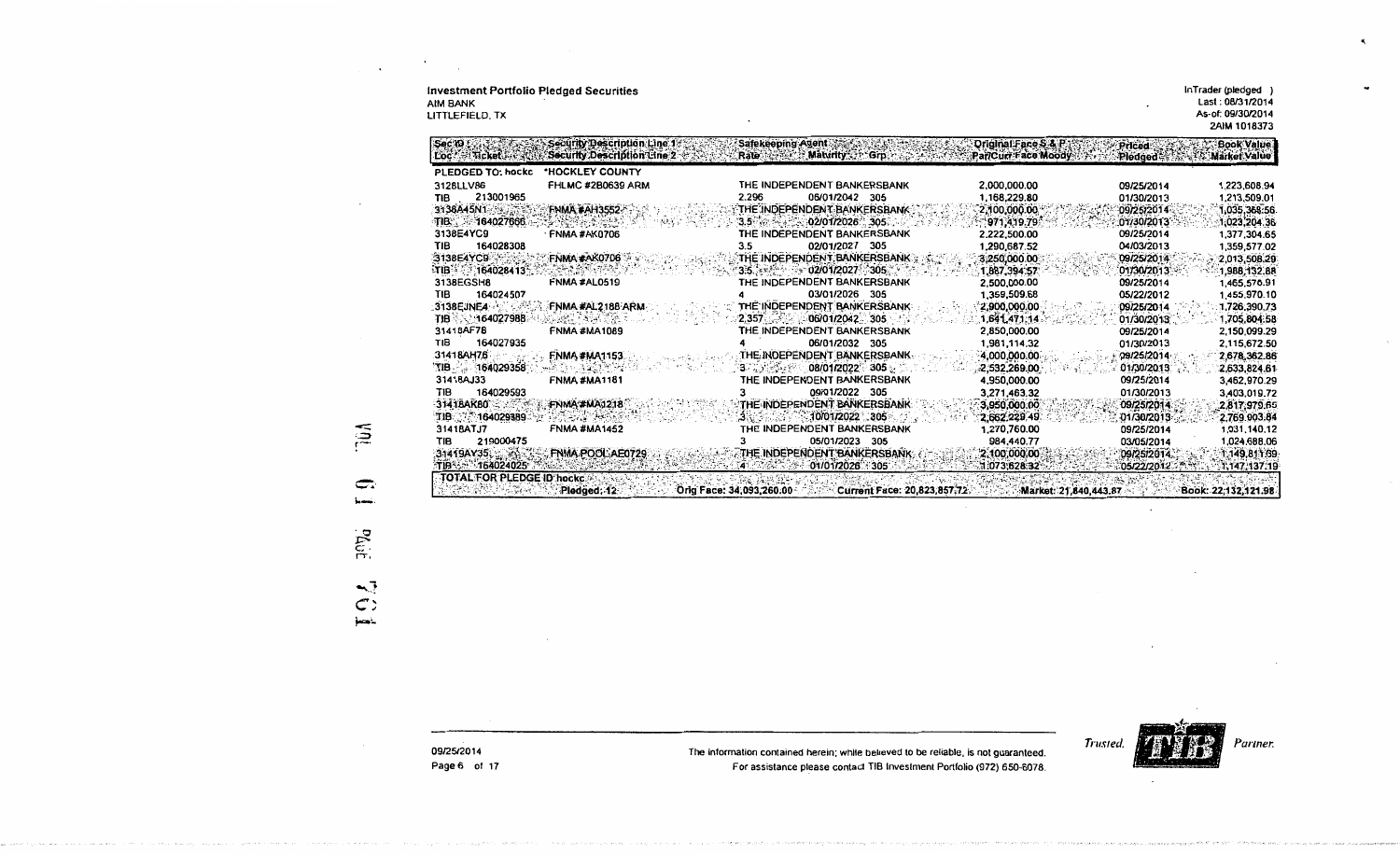$\mathbf{r}^{\mathrm{max}}_{\mathrm{max}}$ 

 $\sim$ 

| <b>HOCKLEY COUNTY Mallet Event Center and Arena</b> |
|-----------------------------------------------------|
| \$14,515.000 - Bond Issue - 10 Year Repayment       |
| Fund 065, Series 2009 3.04%                         |

|            | <b>Previous</b><br><b>Balance</b> | Principal<br>Payment | Interest<br>Payment | Current<br><b>Balance</b> |
|------------|-----------------------------------|----------------------|---------------------|---------------------------|
| <b>FYE</b> | Outstanding                       | Due                  | Due                 | Outstanding               |
| 2010       | \$17,636,079.00                   | \$1,185,000.00       | \$312,878.88        |                           |
| PD         |                                   |                      |                     | \$15,871,600.00           |
| 2011       | \$15,871,600.00                   | \$1,255,000.00       | \$508,100.00        |                           |
| PD         |                                   |                      |                     | \$14,108,500.00           |
| 2012       | \$14,108,500.00                   | \$1,305,000.00       | \$456,900.00        |                           |
| PD         |                                   |                      |                     | \$12,346,600.00           |
| 2013       | \$12,346,600.00                   | \$1,360,000.00       | \$403,600.00        |                           |
| <b>PD</b>  |                                   |                      |                     | \$10,583,000.00           |
| 2014       | \$10,583,000.00                   | \$1,415,000.00       | \$348,100.00        |                           |
| PD         |                                   |                      |                     | \$8,819,900.00            |
| 2015       | \$8,819,900.00                    | \$1,475,000.00       | \$290,300.00        |                           |
|            |                                   |                      |                     | \$7,054,600.00            |
| 2016       | \$7,054,600.00                    | \$1,535,000.00       | \$230,100.00        |                           |
|            |                                   |                      |                     | \$5,289,500.00            |
| 2017       | \$5,289,500.00                    | \$1,595,000.00       | \$167,500.00        |                           |
|            |                                   |                      |                     | \$3,527,000.00            |
| 2018       | \$3,527,000.00                    | \$1,660,000.00       | \$102,400.00        |                           |
|            |                                   |                      |                     | \$1,764,600.00            |
| 2019       | \$1,764,600.00                    | \$1,730,000.00       | \$34,600.00         |                           |
|            |                                   |                      |                     | \$0.00                    |

\*Principal Payments Due Annually<br>\*\*Interest Payments are Due Semi-<br>annually

 $\sim$ 

VOL 61 Not 763

 $\sim$   $\sim$ 

 $\frac{1}{2}$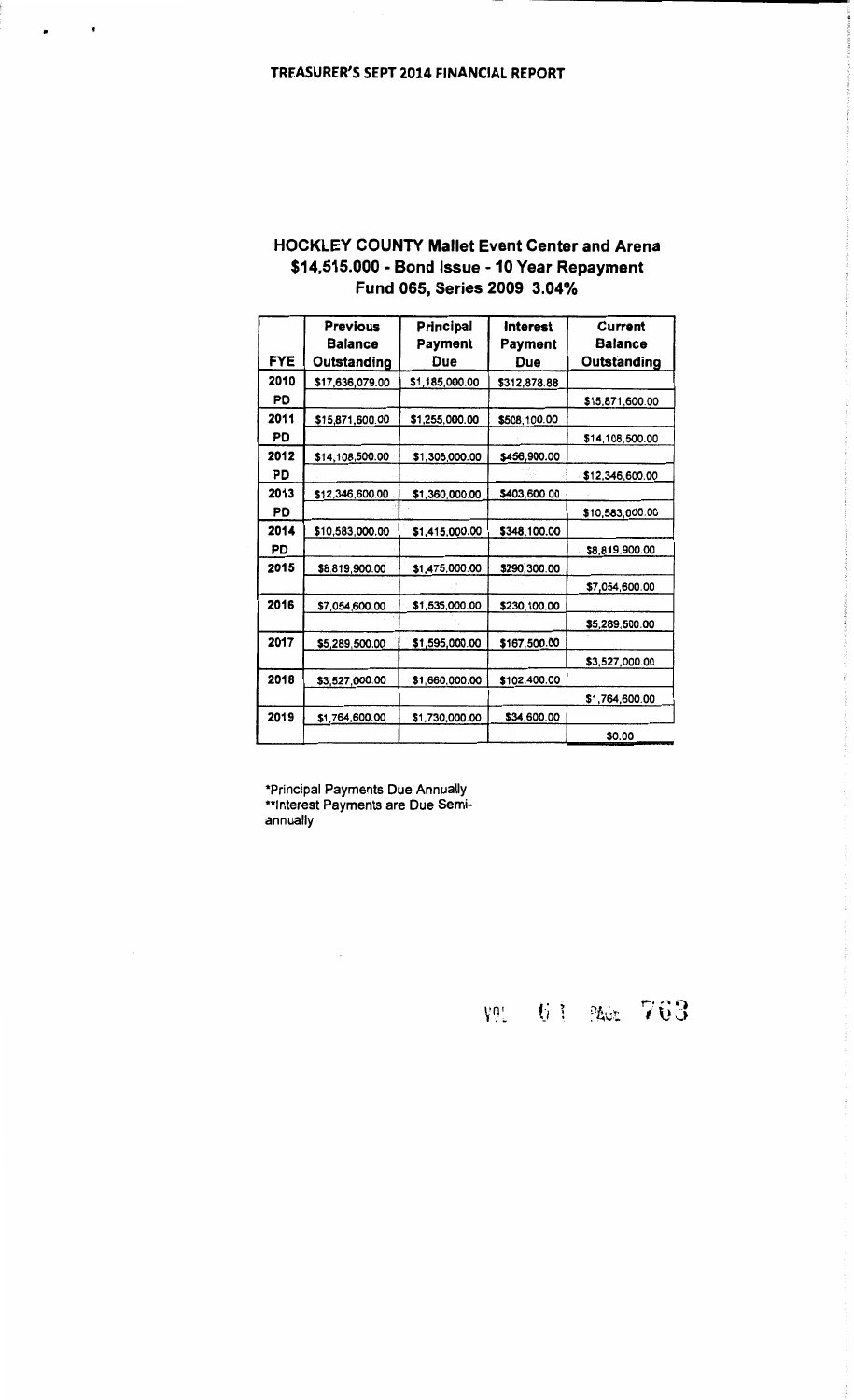#### TREASURER'S OCT 2014 FINANCIAL REPORT

#### THE STATE OF TEXAS COUNTY OF HOCKLEY AFFIDAVIT

The Treasurer's Monthly Report includes, but is not limited to, money received and disbursed; debts due to (if known) and owed By the county; and all other proceedings in the treasurer's office that pertain to the Financial Standing of Hockley County. {LGC 114.026(a)(b)}

The Treasurer's Books and the Auditor's General Ledger agree. The Bank Statements have been reconciled; any adjustments Have been noted.

The affidavit must state the amount of the cash and other assets that are in the custody of the county treasurer at the time of The examination. {LGC 114.026 {d}}  $\left\{ \text{min} \right\}$  \$18,178,671.72 Month Ending Balance

Any interest earned that is posted by financial institutions to our accounts on the last business day of the month is included In the combined statement of receipts and disbursements. **Example 18 and S14,484.75 Interest Earned** 

The Treasurer's Monthly Report has been submitted and the Bank Reconciliation is pending review by Auditor. {LGC 114.026(b)}

All investments are in compliance with both the Public Funds Investment Act and the Hockley County Investment Policy. The investment strategy is passive, which maintains a liquid cash flow and safety of the investment as priority. {LGC 2256.023}

Therefore, Denise Bohannon, County Treasurer of Hockley County, Texas, who being fully sworn, upon oath says that the within And foregoing report is true and correct to the best of her knowledge.

Filed with accompanying vouchers this the  $22$ <sup>nd</sup>ay of  $\alpha$ , 20/4.

**Surer Command**<br>Denise Bohannon, Treasurer, Hockley County

Commissioners' Court having reviewed the Treasurer's Report as presented, having taken reasonable steps to ensure its accuracy and based upon presentations of the Treasurer's Office approve the report, subject to the independent auditor's Review and request that it be filed with the official minutes of this meeting. {LGC 114.026(c)}

oced. {LGC 114.026(d)} kow signatures affirm that the Treasurer's Report complies In addition/the rith statutes as Linda Barnette, Auditor, Hockley County / Date Larry Sprowls, County Judge  $\mathsf{S} \mathsf{M}$ Curtis Thrash, Comm. Pct.  $#1$ Comm Pct. #2 Carter rna Whitey Barnett, Comm. Pct. #3 Tommy Clevengei ≩omn**r**. Pct. #4

Sworn to & Subscribed to Before Me. by the County Treasurer, the Auditor & Commissioners Court on this  $\n *and*$  rel day of  $\alpha$  2014.

<u>Wine Oumula</u>

Irene Gumula, County Clerk

vni 61 PAGE 765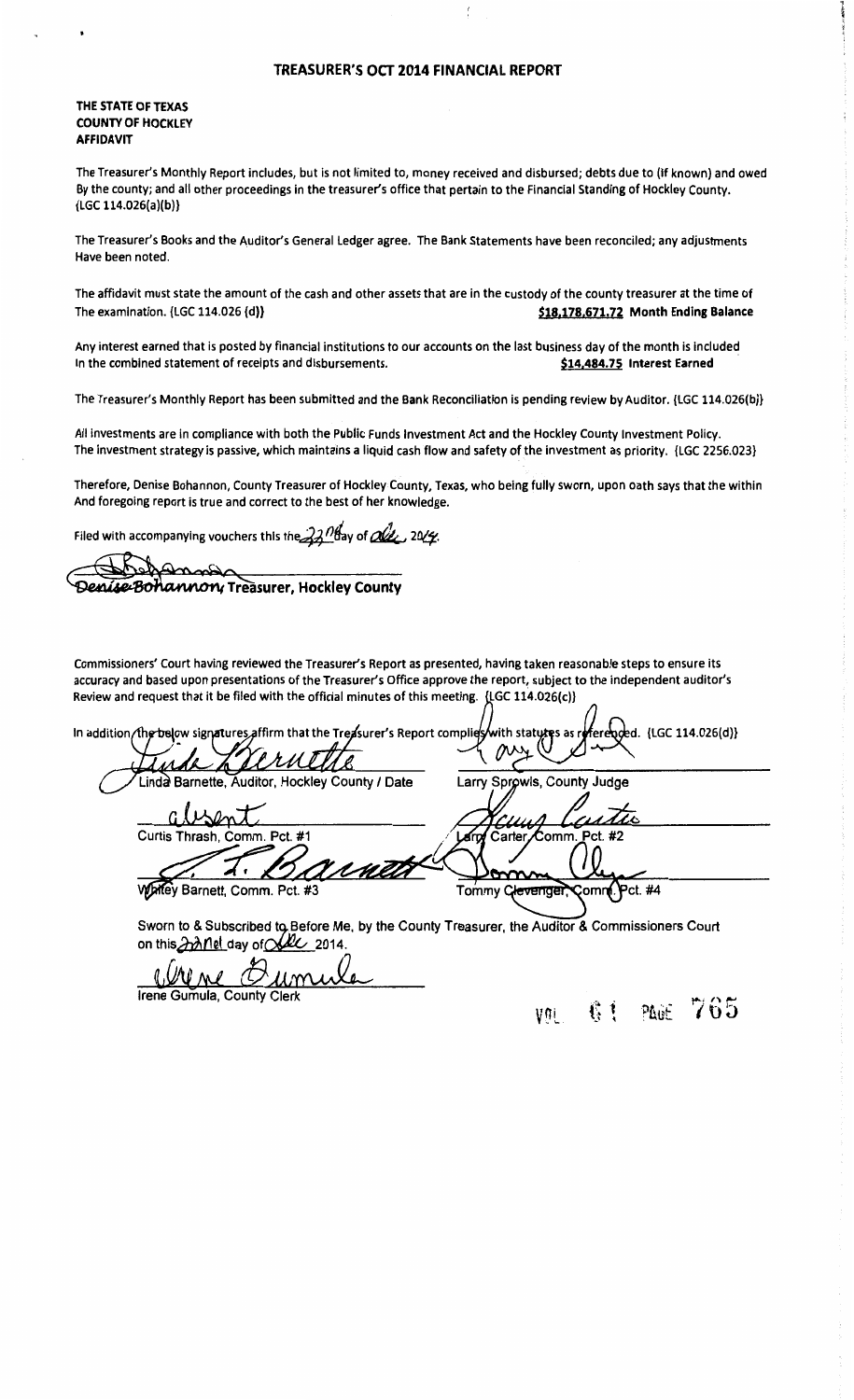DATE 12/10/2014 14:15 COMBINED STATEMENT OF CASH RECEIPTS AND DISBURSEMENTS FROM OCTOBER TO OCTOBER GEL103 PAGE 5

| ACCOUNT NAME | <b>BEGINNING</b> | CASH         | CASH             | ENDING           |
|--------------|------------------|--------------|------------------|------------------|
|              | CASH BALANCE     | RECEIPTS     | DISBURSEMENTS    | CASH BALANCE     |
| GRAND TOTALS | 18,855,269.05    | 2.640.461.04 | 3, 317, 058, 37- | 18, 178, 671, 72 |

 $\blacksquare$ ... ;,.; *L•*   $\pm$  $\alpha$  . المعيد *:..::;;*  ...<br>ጋ  $\beta_{\rm{max}}$  , and a set of the state of the state of<br>a  $\beta$  and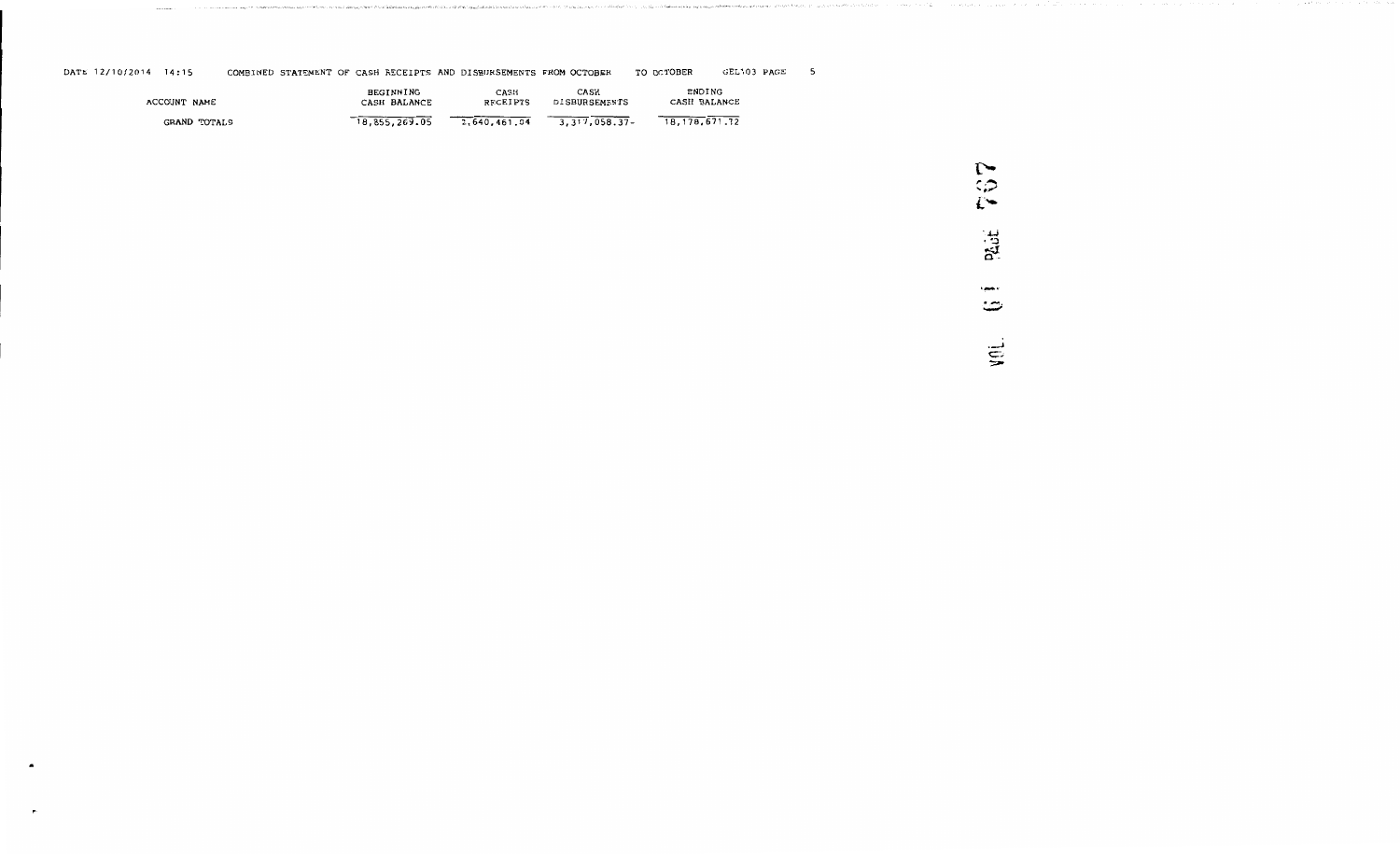| DATE 12/10/2014 14:15 | COMBINED STATEMENT OF CASH RECEIPTS AND DISBURSEMENTS FROM OCTOBER |  |  |  | TO OCTOBER | GEL103 PAGE |  |
|-----------------------|--------------------------------------------------------------------|--|--|--|------------|-------------|--|
|                       |                                                                    |  |  |  |            |             |  |

| <b>ACCOUNT NAME</b>                                  | BEGINNING<br>CASH BALANCE | CASH<br>RECEIPTS       | CASH<br>DISBURSEMENTS        | <b>ENDING</b><br>CASH BALANCE |
|------------------------------------------------------|---------------------------|------------------------|------------------------------|-------------------------------|
| FUND TOTALS                                          | 427.76                    | 883.10                 | $627.10 -$                   | 683.76                        |
| 2014 054 JUSTICE OF PEACE #4                         |                           |                        |                              |                               |
| CASH                                                 | 624.15                    | 2,064.40               | 788.20-                      | 1,900.35                      |
| FUND TOTALS                                          | 624.15                    | 2.064.40               | $788.20 -$                   | 1,900.35                      |
| 2014 055 JUSTICE OF PEACE #5                         |                           |                        |                              |                               |
| <b>CASH</b>                                          | 19,571.30                 | 20,444.01              | $23,490.01 -$                | 16,525.30                     |
| FUND TOTALS                                          | 19,571.30                 | 20,444.01              | $23,490.01 -$                | 16,525.30                     |
| 2014 056 SHERIFF FEE ACCOUNT                         |                           |                        |                              |                               |
| <b>CASH</b><br>FUND TOTALS                           | 1.50<br>1.50              | .00<br>.00             | .00<br>.00                   | 1.50<br>1.50                  |
|                                                      |                           |                        |                              |                               |
| 2014 057 SO TRAINING DONATIONS FUND<br>CASH/ASB      | 1,994.14                  | 1.73                   | .00                          | 1,995.87                      |
| FUND TOTALS                                          | 1.994.14                  | 1.73                   | $\overline{00}$              | 1,995.87                      |
|                                                      |                           |                        |                              |                               |
| 2014 060 I&S FUND: '88 HOSPITAL BOND                 | 37, 389.21                | 16.90                  | .00                          | 37,406.11                     |
| CASH/ASB<br>TODA - CD BALANCE                        | .00                       | .00                    | - 00                         | .00                           |
| FUND TOTALS                                          | 37, 389.21                | 16.90                  | .00                          | 37,406.11                     |
|                                                      |                           |                        |                              |                               |
| 2014 065 MPEC INTEREST & SINKING FUND<br><b>CASH</b> | .00                       | .00                    | .00                          | .00                           |
| BUSINESS ELITE SAVINGS ACCT                          | 275, 707.24               | 51,025.42              | .00                          | 326,732.66                    |
| TDOA - INVESTMENT BALANCE                            | .00                       | .00                    | .00                          | .00                           |
| FUND TOTALS                                          | 275,707.24                | 51,025.42              | .00                          | 326,732.66                    |
| 2014 070 PERMANENT IMPROVEMENT FUND                  |                           |                        |                              |                               |
| CASH/ASB                                             | 522,091.02                | 453.08                 | $5,330.00 -$                 | 517,214.10                    |
| FUND TOTALS                                          | 522,091.02                | 453.08                 | $5.330.00 -$                 | 517, 214.10                   |
| 2014 071 HOCKLEY CO ROAD BOND FUND                   |                           |                        |                              |                               |
| CASH/AIM                                             | 21,068.18                 | 18.37                  | .00                          | 21,086.55                     |
| <b>TDOA/ASB</b><br>FUND TOTALS                       | .00<br>21,068.18          | .00<br>18.37           | .00<br>$\overline{.00}$      | .00<br>21,086.55              |
|                                                      |                           |                        |                              |                               |
| 2014 072 MALLET OPERATING FUND                       |                           |                        |                              |                               |
| CASH/AIM<br>FUND TOTALS                              | 470,592.54<br>470,592.54  | 64,028.54<br>64,028.54 | 118,354.28-<br>118, 354. 28- | 416,266.80<br>416,266.80      |
|                                                      |                           |                        |                              |                               |
| 2014 079 DA FEDERAL FORFEITED FUNDS                  |                           |                        |                              |                               |
| CASH<br><b>FUND TOTALS</b>                           | 50,784.99<br>50,784.99    | 43.09<br>43.09         | 103.86-<br>$103.86 -$        | 50,724.22<br>50.724.22        |
|                                                      |                           |                        |                              |                               |
| 2014 080 FM & LR FUND                                |                           |                        |                              |                               |
| CASH/AIM<br>FUND TOTALS                              | 4,461.51<br>4,461.51      | 3.88<br>3.88           | 00.<br>.00                   | 4,465.39<br>4,465.39          |
|                                                      |                           |                        |                              |                               |
| 2014 081 DA TRUST ACCOUNT                            |                           |                        | 7,362.08-                    | 11,310.86                     |
| CASH/AIM<br><b>FUND TOTALS</b>                       | 12,260.86<br>12,260.86    | 6,412.08<br>6.412.08   | $7.362.08 -$                 | 11,310.86                     |
|                                                      |                           |                        |                              |                               |
| 2014 082 DA FORFEITURE FUND<br>CASH                  | 12,891.12                 | 11.24                  | .00                          | 12,902.36                     |
| FUND TOTALS                                          | 12,891.12                 | 11.24                  | .00                          | 12,902.36                     |
|                                                      |                           |                        |                              |                               |

763 PLGE ∽  $\omega$ VOL.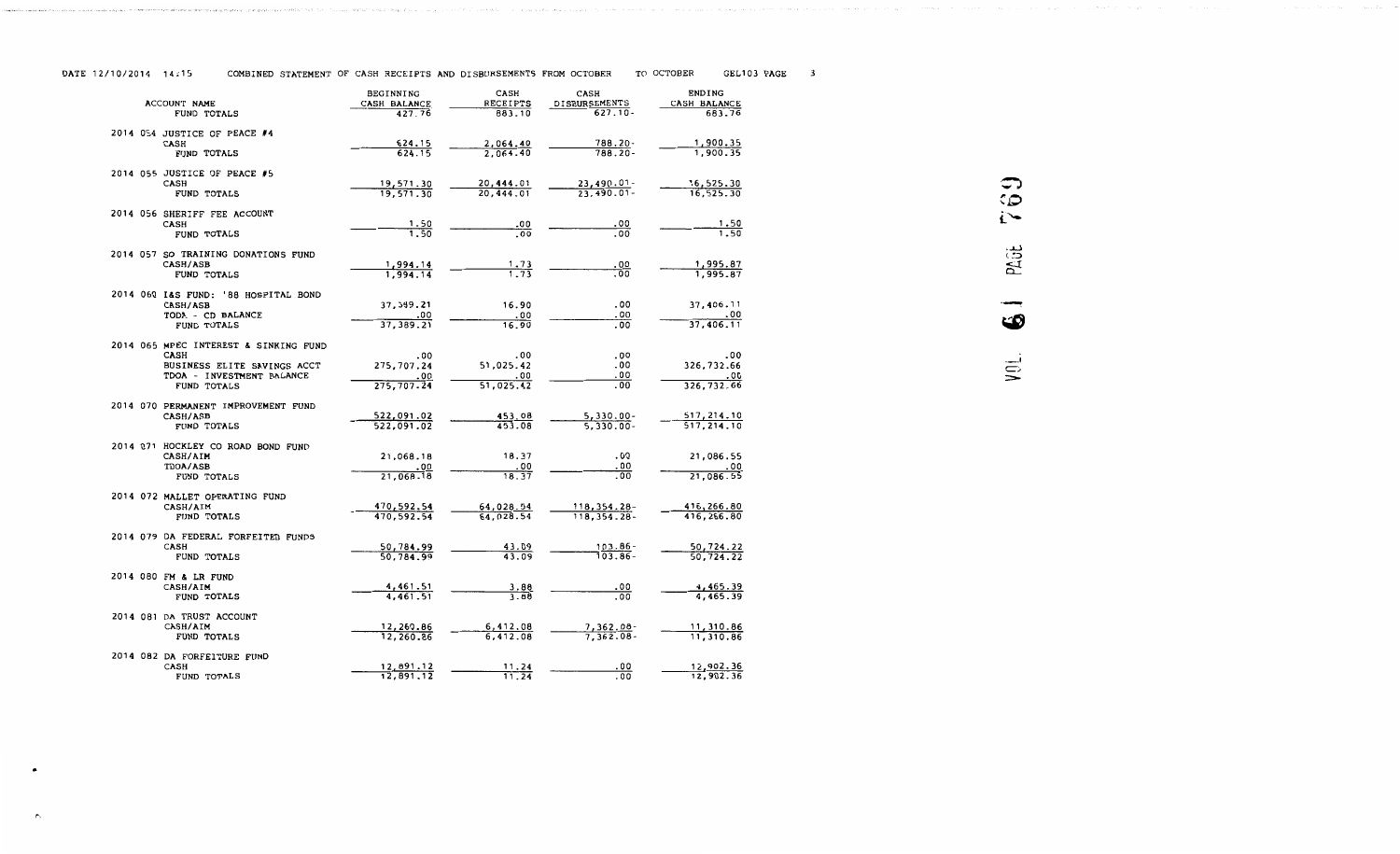| DATE 12/10/2014 14:15 | COMBINED STATEMENT OF CASH RECEIPTS AND DISBURSEMENTS FROM OCTOBER |  | TO OCTOBER | GEL103 PAGE |  |
|-----------------------|--------------------------------------------------------------------|--|------------|-------------|--|
|                       |                                                                    |  |            |             |  |

|                                                 | BEGINNING              | CASH               | CASH                 | <b>ENDING</b>          |  |
|-------------------------------------------------|------------------------|--------------------|----------------------|------------------------|--|
| ACCOUNT NAME                                    | CASH BALANCE           | RECEIPTS           | <b>DISBURSEMENTS</b> | CASH BALANCE           |  |
| 2014 010 GENERAL FUND                           |                        |                    |                      |                        |  |
| <b>CASH/AIM</b>                                 | 2,060,294.40           | 90,500.90          | 353,081.06-          | 1,797,714.24           |  |
| AUDIT CASH ON HAND                              | .00                    | .00                | .00                  | - 00                   |  |
| TDOA/CD/ASB<br>FUND TOTALS                      | .00<br>2,060,294.40    | .00<br>90,500.90   | .00<br>353,081.06-   | .00<br>1,797,714.24    |  |
|                                                 |                        |                    |                      |                        |  |
| 2014 011 AD VALOREM TAX ACCOUNT                 |                        |                    |                      |                        |  |
| CASH/AIM                                        | 3,052,258.32           | 2,592.30           | .00                  | 3,054,850.62           |  |
| CASH/TO AD VAL EXCESS                           | 1,665,714.09           | 353, 323.89        | .00                  | 2,019,037.98           |  |
| CASH/BE SAVINGS<br>TDOA - CD/AIM BANK           | .00<br>3,013,092.93    | .00<br>1,857.39    | .00<br>.00           | .00<br>3,014,950.32    |  |
| TDOA - CD/ PLAT                                 | 4, 122, 438.33         | 3,778.42           | . 00                 | 4, 126, 216. 75        |  |
| FUND TOTALS                                     | 11,853,503.67          | 361,552.00         | .00                  | 12,215,055.67          |  |
|                                                 |                        |                    |                      |                        |  |
| 2014 012 OFFICERS SALARY FUND                   |                        |                    |                      |                        |  |
| CASH/AIM                                        | 1,108,688.84           | 56,599.70          | 487,086.57-          | 678,201.97             |  |
| AUDIT CASH ON HAND<br>FUND TOTALS               | .00<br>1,108,688.84    | .00<br>56, 599. 70 | .00<br>487,086.57-   | .00<br>678,201.97      |  |
|                                                 |                        |                    |                      |                        |  |
| 2014 013 AUTO REGISTRATION FUND                 |                        |                    |                      |                        |  |
| <b>CASH/AIM</b>                                 | 43,541.83              | 37.97              | .00                  | 43,579.80              |  |
| FUND TOTALS                                     | 43,541.83              | 37.97              | .00                  | 43,579.80              |  |
| 2014 014 INDIGENT HEALTH CARE FUND              |                        |                    |                      |                        |  |
| CASH/AIM                                        | 32, 358.14             | 19.20              | $21,782.14-$         | 10,595.20              |  |
| FUND TOTALS                                     | 32, 358.14             | 19.20              | $21,782.14-$         | 10,595.20              |  |
|                                                 |                        |                    |                      |                        |  |
| 2014 016 HOCKLEY COUNTY: LEOSE FUND<br>CASH/AIM |                        |                    |                      |                        |  |
| FUND TOTALS                                     | 17,695.74<br>17,695.74 | 15.43<br>15.43     | .00<br>. 00          | 17,711.17<br>17,711.17 |  |
|                                                 |                        |                    |                      |                        |  |
| 2014 017 JURY FUND                              |                        |                    |                      |                        |  |
| CASH/AIM                                        | 351,888.33             | 5,685.30           | $31,000.27 -$        | 326,573.36             |  |
| AUDIT CASH ON HAND                              | .00                    | - 00               | .00                  | .00                    |  |
| FUND TOTALS                                     | 351,888.33             | 5,685.30           | $31,000.27 -$        | 326,573.36             |  |
| 2014 021 ROAD & BRIDGE #1                       |                        |                    |                      |                        |  |
| <b>CASH/AIM</b>                                 | 197,950.94             | 3,320.99           | 60,662.49-           | 140,609.44             |  |
| CASH/LAT1 AIM                                   | 12,122.17              | 8,607.78           | .00                  | 20,729.95              |  |
| FUND TOTALS                                     | 210,073.11             | 11,928.77          | 60,662.49-           | 161, 339.39            |  |
| 2014 022 ROAD & BRIDGE #2                       |                        |                    |                      |                        |  |
| CASH/AIM                                        | 213,289.16             | 3,371.96           | $108, 877, 42 -$     | 107,783.70             |  |
| CASH/LATRD2/AIM                                 | 73,589.93              | 8,607.78           | .00                  | 82, 197. 71            |  |
| FUND TOTALS                                     | 286,879.09             | 11,979.74          | 108,877.42-          | 189,981.41             |  |
| 2014 023 ROAD & BRIDGE #3                       |                        |                    |                      |                        |  |
| <b>CASH/ASB</b>                                 | 263,655.81             | 3,391.88           | $61, 155.54 -$       | 205,892.15             |  |
| CASH/LATRD3                                     | 26,676.87              | 8,607.78           | .00                  | 35,284.65              |  |
| FUND TOTALS                                     | 290, 332.68            | 11,999.66          | $61, 155.54 -$       | 241, 176.80            |  |
| 2014 024 ROAD & BRIDGE #4                       |                        |                    |                      |                        |  |
| CASH/ASB                                        | 112,795.14             | 3,245.57           | 62,968.83-           | 53,071.88              |  |
| CASH/LATRD4                                     | 11,223.49              | 8,607.76           | .00                  | 19,831.25              |  |
| FUND TOTALS                                     | 124,018.63             | 11,853.33          | 62,968.83-           | 72,903.13              |  |
|                                                 |                        |                    |                      |                        |  |
| 2014 025 ROAD & BRIDGE #5<br>CASH/AIM           | 75,573.45              | 10,874.25          | 7,934.97-            | 78,512.73              |  |
|                                                 |                        |                    |                      |                        |  |

......  $M_{\rm H}$ . ..<br>.  $\vec{E}$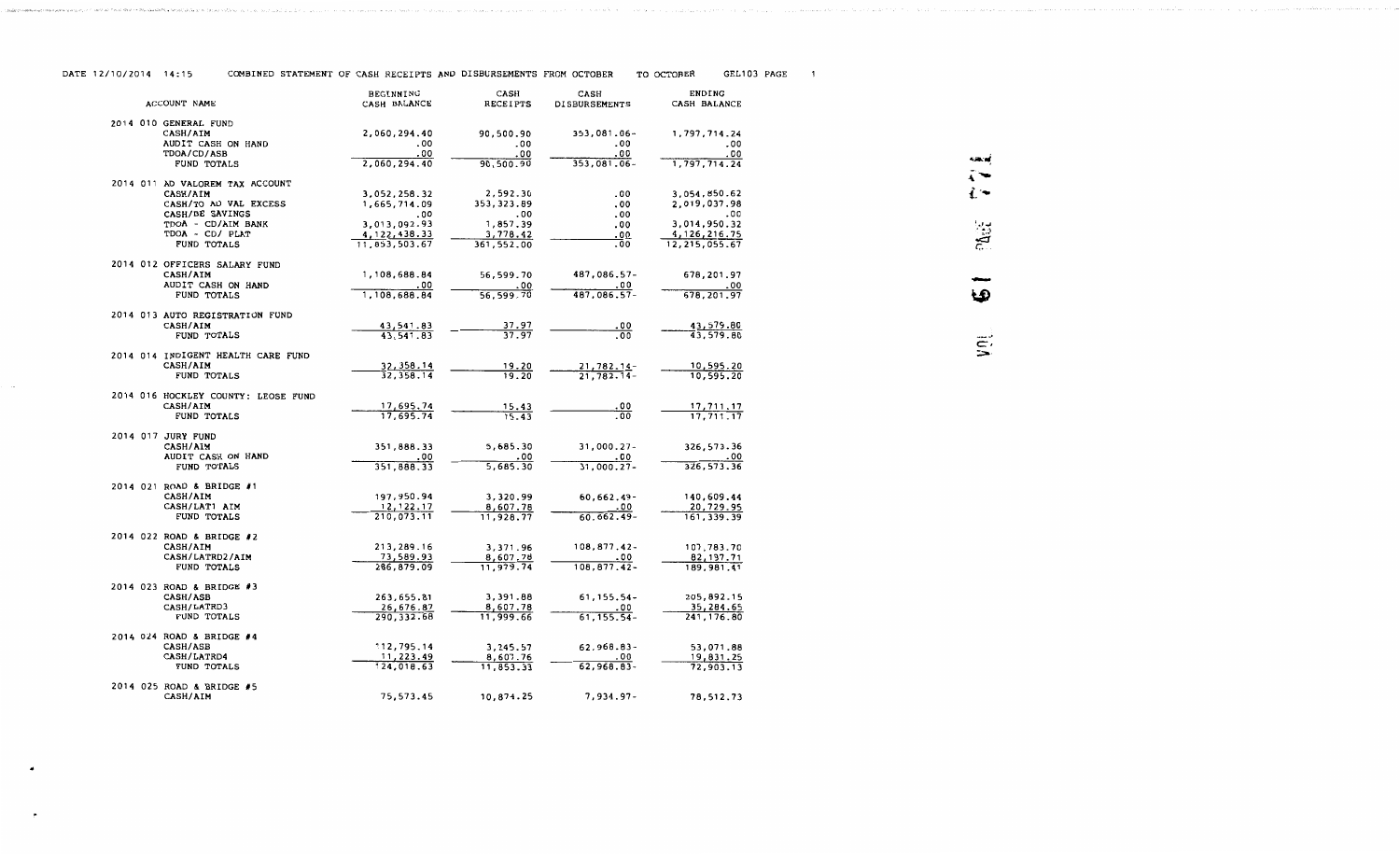|                                         |                                      |            | <b>Platinum Bank</b>                        |                 |                                    |                  |                                 | هه<br>$\tilde{\mathbf{i}}$                        |
|-----------------------------------------|--------------------------------------|------------|---------------------------------------------|-----------------|------------------------------------|------------------|---------------------------------|---------------------------------------------------|
|                                         |                                      |            | <b>Pledge Agreement Summary</b>             |                 |                                    |                  |                                 | ï∼                                                |
|                                         |                                      |            | As of 10/31/14                              |                 |                                    |                  |                                 |                                                   |
|                                         |                                      |            |                                             |                 |                                    |                  |                                 | PAGE                                              |
|                                         | Attn: Denise Bohannon                |            |                                             |                 |                                    |                  |                                 | بحسب                                              |
|                                         | Hockley County<br>802 Houston Street |            |                                             |                 |                                    |                  |                                 | చా                                                |
|                                         | Levelland, TX 79336                  |            |                                             |                 |                                    |                  |                                 |                                                   |
|                                         |                                      |            |                                             |                 |                                    |                  |                                 | yēi                                               |
|                                         |                                      |            |                                             |                 | Pledge Agreement Collateralized by |                  |                                 |                                                   |
|                                         | Account Balance                      | Type       | <b>ISSUE</b> T                              | Cusip<br>Number | Par Amount                         | interest<br>Rate | Maturity<br>Date                | <b>Current Market</b><br>Value<br>(as of 1031/14) |
|                                         | CD # 8565   \$ 2.082.077.96          | MBS        | FNMA                                        | 3138E2MJ1       | 811,984.37                         | 3.500%           | 1/1/2027                        | 638, 139.09                                       |
|                                         | CD#8567   \$ 2,044,138.16            | <b>MBS</b> | <b>GNMA</b>                                 | 36241L2J4       | 715.246.54                         | 4.500%           | 8/15/2026                       | 469,579.99                                        |
|                                         | 54.126.216.12                        | MBS        | GNMA.                                       | 36241L4J2       | 1.158.798.99                       | 4.500%           | 12/20/2031                      | 707.231.32                                        |
|                                         |                                      | MUNI       | JEFFERSON TX ISD                            | 475214GV8       | 400,000.00                         | 3.500%           | 2/15/2030                       | 429.892.00                                        |
|                                         |                                      | MUNI       | LITTLE ELM TX                               | 537055MNS       | 250,000.00                         | 2.500%           | 8/1/2021                        | 267,622.50                                        |
|                                         |                                      | MUNI       | <b>MAYPEARL TX ISD</b>                      | 578465KT4       | 500,000,00                         | 3.000%           | 2/15/2032                       | 524,645.00                                        |
|                                         |                                      | MUNI       | ROSENBERG TX                                | 777628VC9       | 595,000.00                         | 4.050%           | 3/1/2025                        | 632,139.90                                        |
|                                         |                                      | MUNI       | WEATHERFORD TX                              | 947100MNC       | 300,000,00                         |                  | 4.125% 2/1/2026                 | 329,301.00                                        |
|                                         |                                      |            |                                             |                 |                                    |                  | <b>Total Securities Pledged</b> | 3.998,550.80                                      |
|                                         | FDIC Coverage 250,000.00             |            |                                             |                 |                                    |                  |                                 |                                                   |
| Total Securities Pledged 5 3.998,550.80 |                                      |            |                                             |                 |                                    |                  |                                 |                                                   |
|                                         | Excess Coverage \$ (122,334.68)      |            |                                             |                 |                                    |                  |                                 |                                                   |
|                                         |                                      |            |                                             |                 |                                    |                  |                                 |                                                   |
|                                         |                                      |            | INVESTMENT SECURITIES ARE NOT FDIC INSURED. |                 |                                    |                  |                                 |                                                   |

and the discussion and we can be a constant to the constant of the constant of the second company of the and the second constant of the second constant of the second constant of the second constant of the second constant o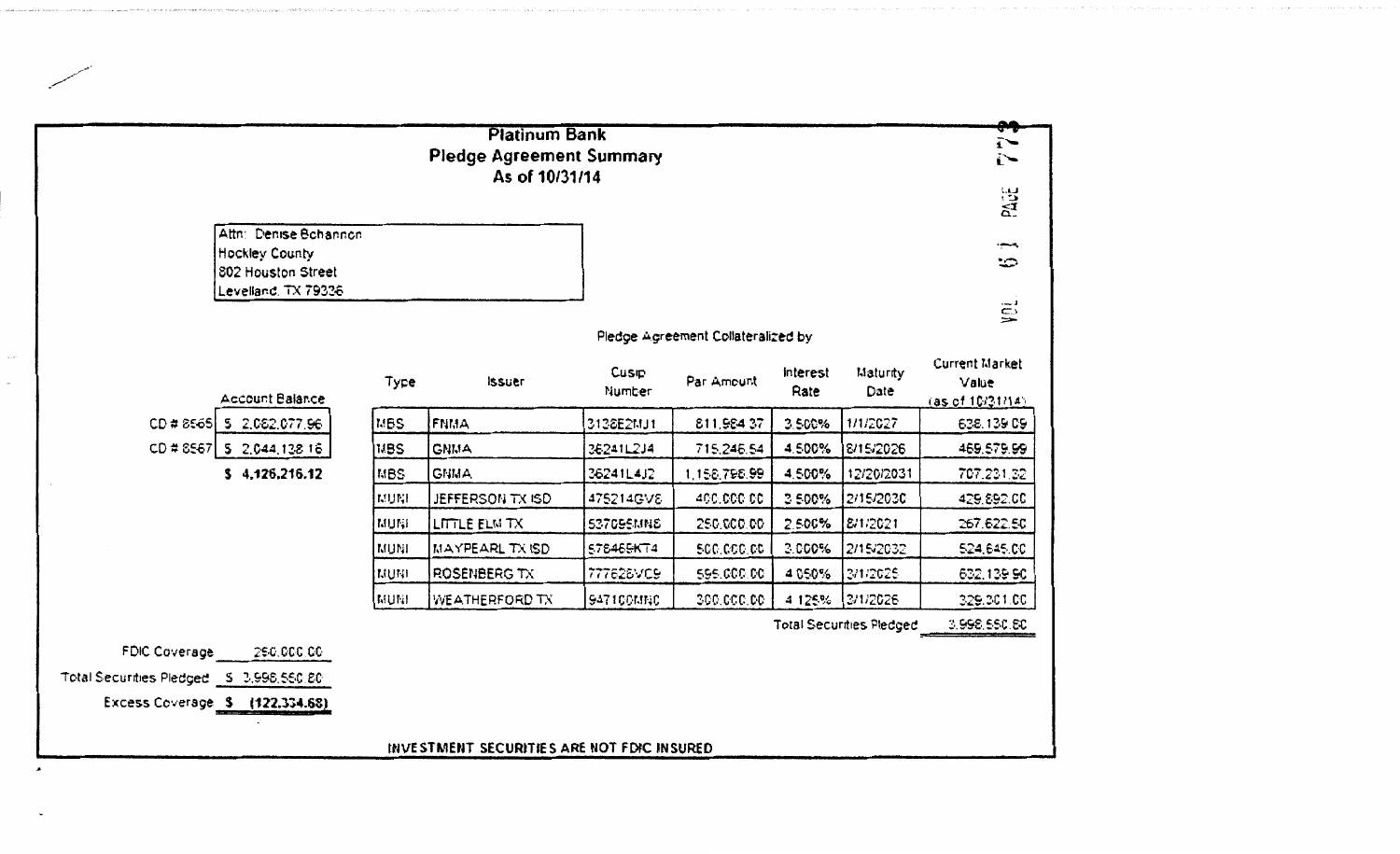## Treasurer's Monthly Report Prepared by Denise Bohannon, Hockley County Treasurer

| <b>Certificates of Deposit</b> |                         |                 |                                   |                         |                  |                  |                                             |                    |
|--------------------------------|-------------------------|-----------------|-----------------------------------|-------------------------|------------------|------------------|---------------------------------------------|--------------------|
| Purchase<br>Date               | <b>Account</b>          | Bank            | <b>Beginning</b><br><b>Amount</b> | <b>Maturity</b><br>Date | Interest<br>Rate | Interest<br>Paid | <b>Month's</b><br><b>Interest</b><br>Earned | <b>Current Bal</b> |
|                                |                         |                 |                                   |                         |                  |                  |                                             |                    |
| 11/26/2012                     | 011-AdValorem           | <b>Plat/567</b> | \$2,000,000.00                    | 11/26/2014              | 1.15%            | Monthly          | \$1,914.19                                  | \$2,044,138.16     |
| 11/26/2012                     | 011-AdValorme           | <b>Plat/565</b> | \$2,000,000.00                    | 11/26/2014              | 1.10%            | Monthly          | \$1,864.23                                  | \$2,082,077.96     |
| 11/28/2011                     | 060-1&S Hosp. Bd.       | Aim             | \$36,481.21                       | 11/28/2014              | 0.55%            | Monthly          | \$16.90                                     | \$37,406.11        |
| 2/19/2014                      | 011-AdValorem<br>Excess | Aim             | 3,000.000.00                      | 11/19/2014              | 0.75%            | Monthly          | \$1857.39                                   | \$3,014,950.32     |
|                                |                         |                 |                                   |                         |                  |                  |                                             |                    |

 $\Delta$  and  $\epsilon$ 

 $\supseteq$  $\mathbb{R}$ . Puut  $\blacktriangledown$ *-...]*   $\mathbf{c}_\mathcal{R}$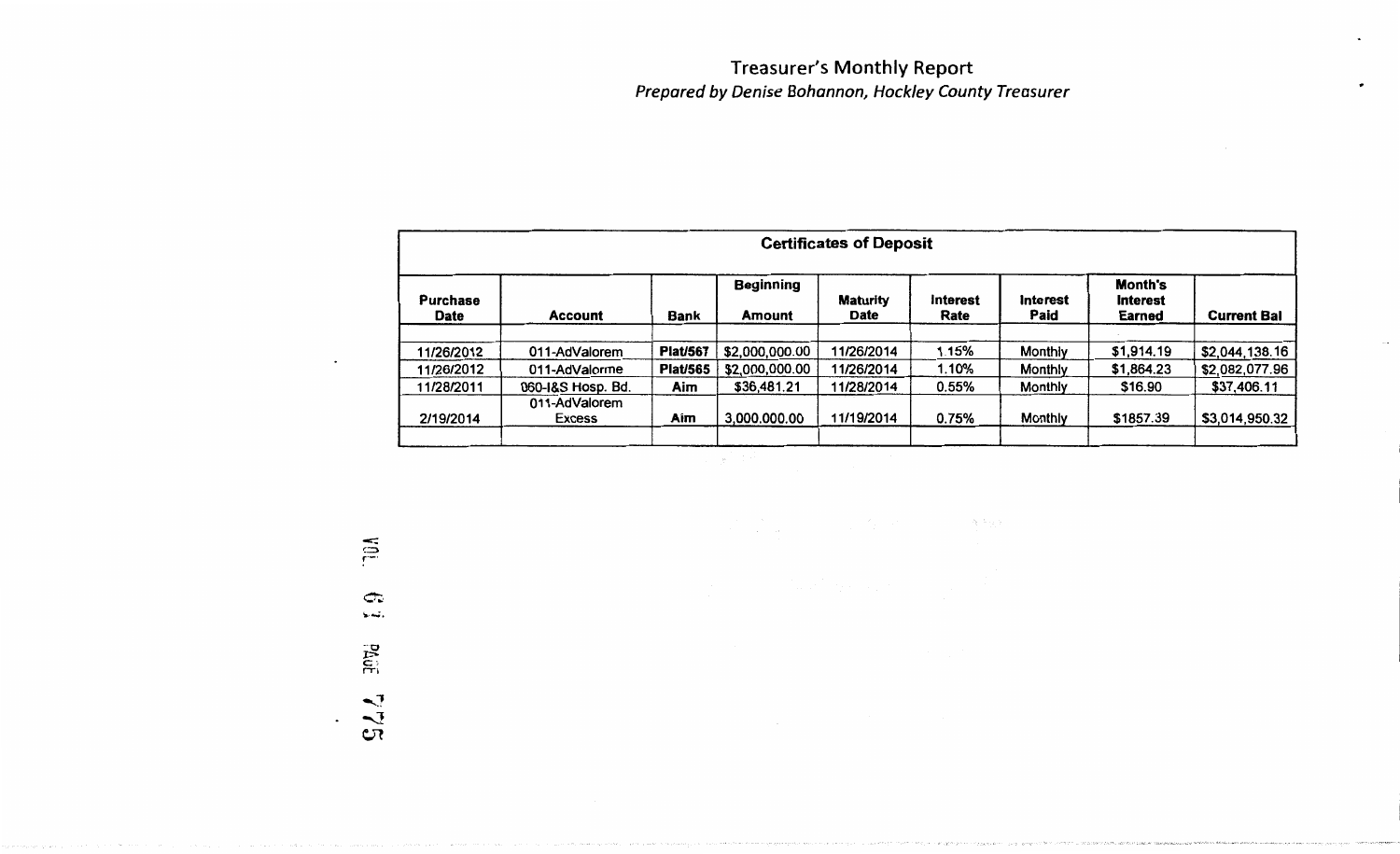Motion by Commissioner Carter, seconded by Commissioner Clevenger, 3 Votes Yes, 0 Votes No, that Commissioners' Court approve tenant improvement request on property at 904 8<sup>th</sup> street, as per Tenant Improvement Request recorded below.

•

## vnL. 61 PAGE 777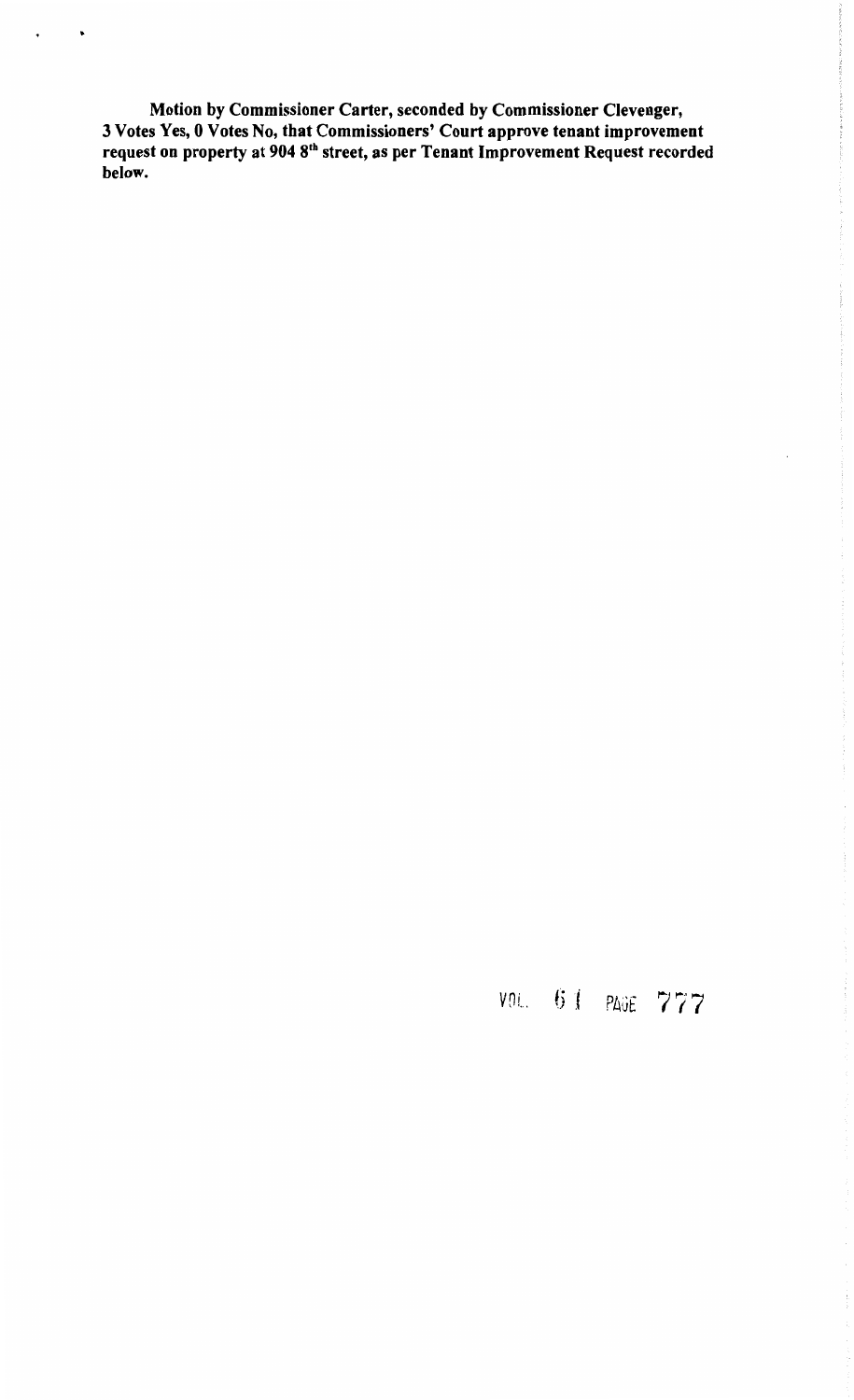Motion by Commissioner Barnett, seconded by Commissioner Carter, 3 Votes Yes, 0 Votes No, that Commissioners' Court approve commencement of Phase 3 construction on 624 Ave. H, as per Letter recorded below.

•

 $\ddot{\phantom{a}}$ 

## VOL. 61 PAUE 779

í.

 $\frac{1}{2}$ 

 $\label{eq:1} \mathcal{F} \left( \mathcal{F} \right) = \mathcal{F} \left( \mathcal{F} \right) = \mathcal{F} \left( \mathcal{F} \right) = \mathcal{F} \left( \mathcal{F} \right)$ 

 $\frac{1}{4}$ 

 $\frac{1}{2}$ 

 $\frac{1}{2}$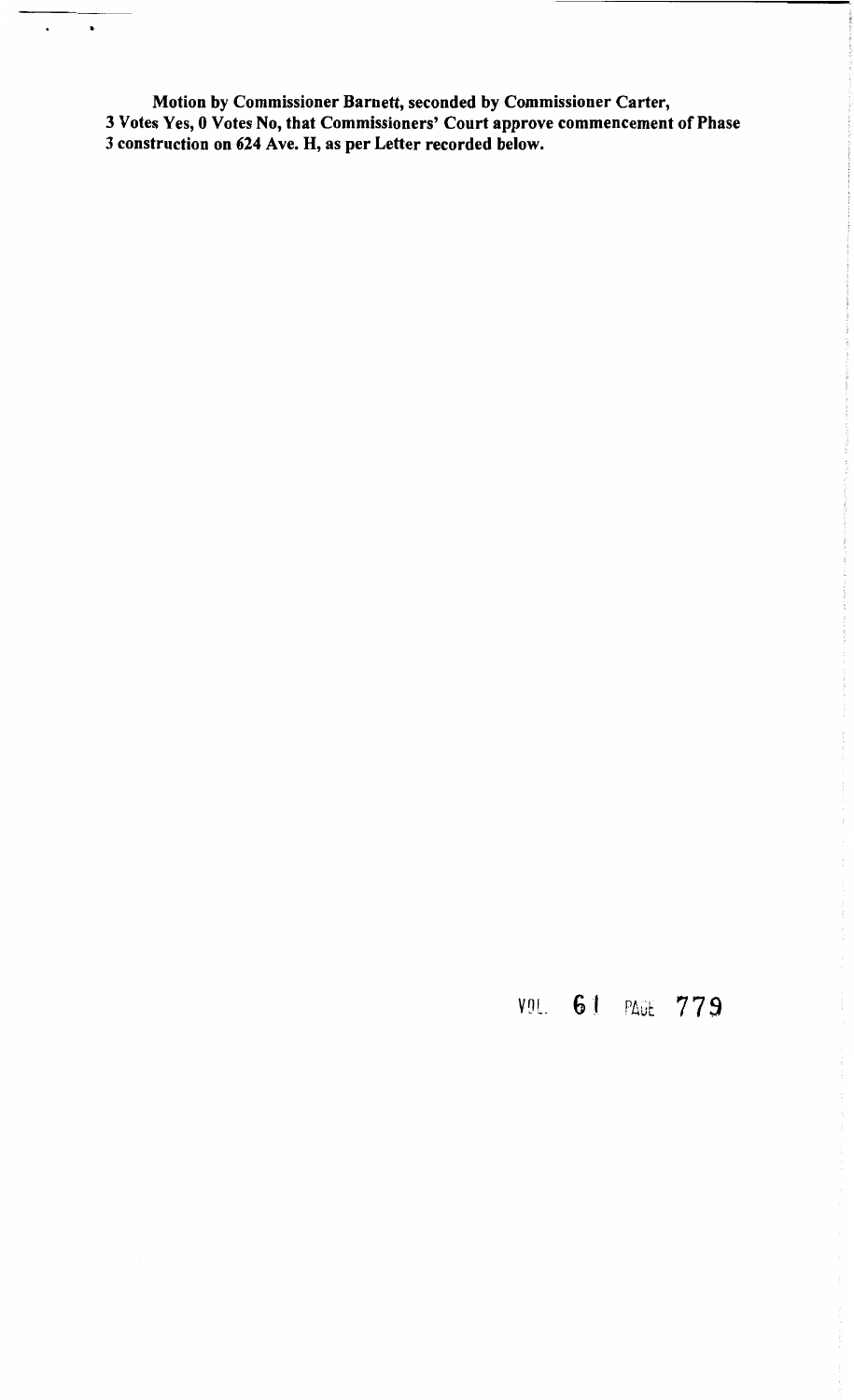Motion by Commissioner Carter, seconded by Commissioner Clevenger,<br>3 Votes Yes, 0 Votes No, that Commissioners' Court approve line item transfer for<br>2014, as per Line Item Transfers recorded below.

 $\bullet$ 

 $\ddot{\phantom{0}}$ 

VOL. 61 PAGE 781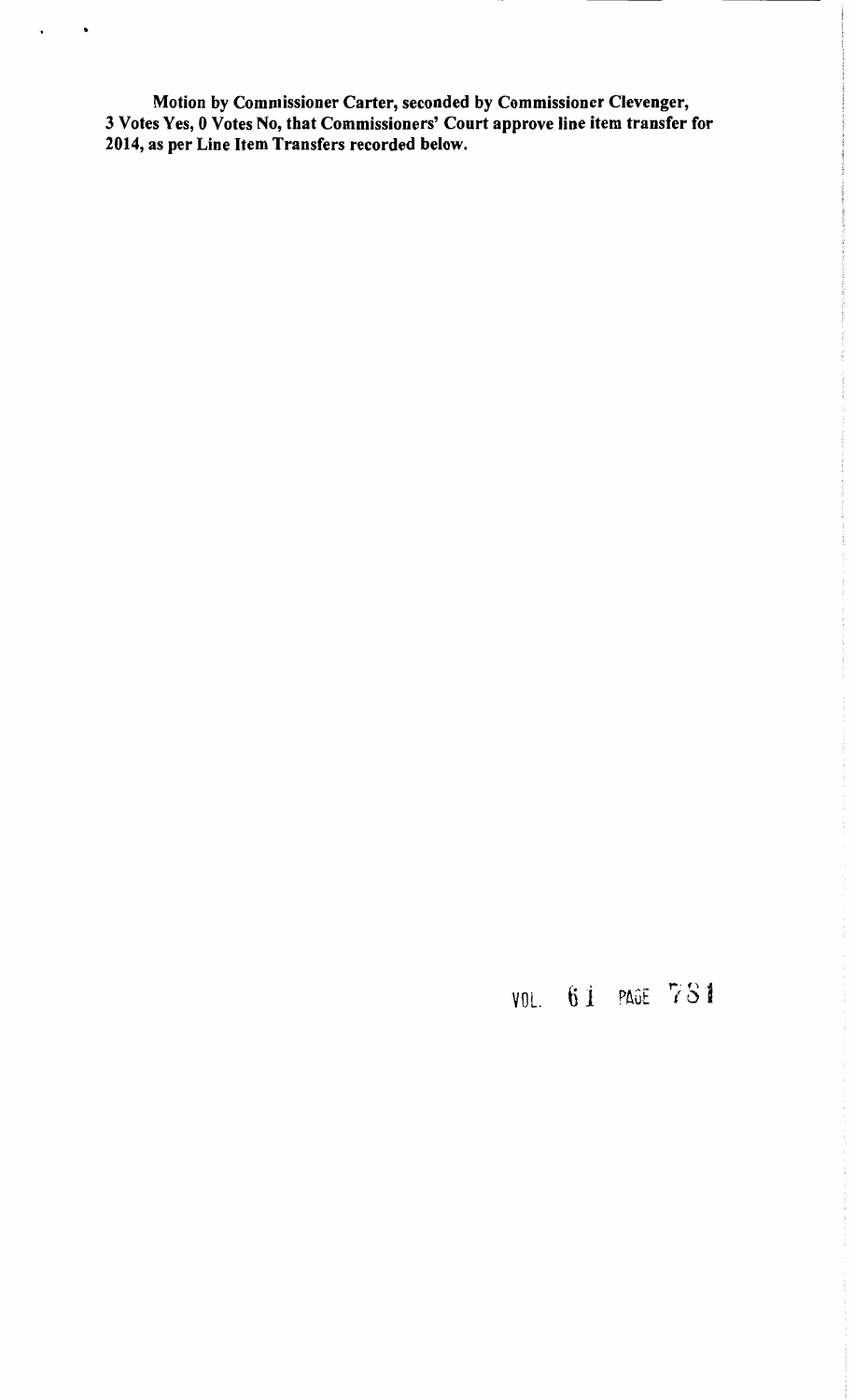| $\cdot$ $\cdot$<br>12/16/2014<br>HOCKLEY COUNTY | 2014                                                                             | <b>BUDGET TRANSFERS POSTED</b><br>TRANSFER #:<br>SOJAIL                                            | $\mathbf 1$<br><b>PAGE</b><br>BUD022    |
|-------------------------------------------------|----------------------------------------------------------------------------------|----------------------------------------------------------------------------------------------------|-----------------------------------------|
| From<br>Amount                                  | G/L Code                                                                         | Account Name                                                                                       | To<br>Amount                            |
| 140,000.00                                      | $012 - 370 - 300$<br>$012 - 561 - 408$<br>$012 - 561 - 465$<br>$012 - 561 - 590$ | UNASSIGNED FUNDS<br>- AMENDMENT<br>INMATE MEDICAL<br>INMATE HOUSING OUT OF COUNTY<br>PRISONER KEEP | 3,000.00<br>117,000.00<br>20,000.00     |
| =========<br>140,000.00                         |                                                                                  |                                                                                                    | - - - - - - - - - - - - -<br>140,000.00 |

 $\sim$   $\sim$ 

 $\langle \rangle$  .

 $\ddot{\phantom{1}}$ 

VOL. 61 PAGE 783

 $\frac{1}{2}$ 

ĵ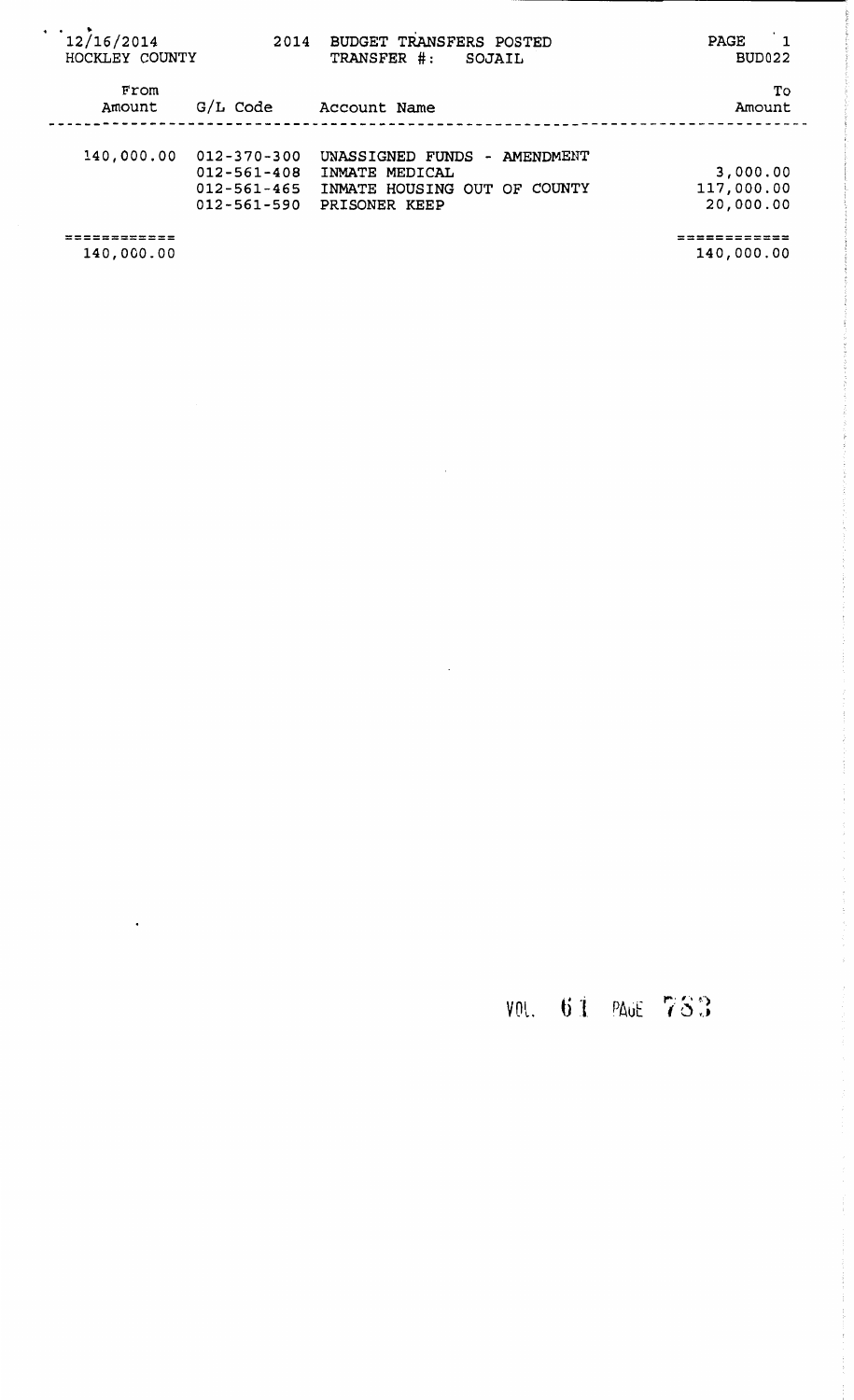| $\bullet$<br>12/16/2014<br>HOCKLEY COUNTY | 2014                             | BUDGET TRANSFERS POSTED<br>TRANSFER #:<br>SO005     | PAGE<br>BUD022 |
|-------------------------------------------|----------------------------------|-----------------------------------------------------|----------------|
| From<br>Amount                            | $G/L$ Code                       | Account Name                                        | To<br>Amount   |
| 650.00                                    | 012-561-126<br>$012 - 561 - 204$ | DETENTION STAFF OVERTIME<br><b>HEALTH INSURANCE</b> | 650.00         |
| 650.00                                    |                                  |                                                     | 650.00         |

## VOL. 61 PAGE 785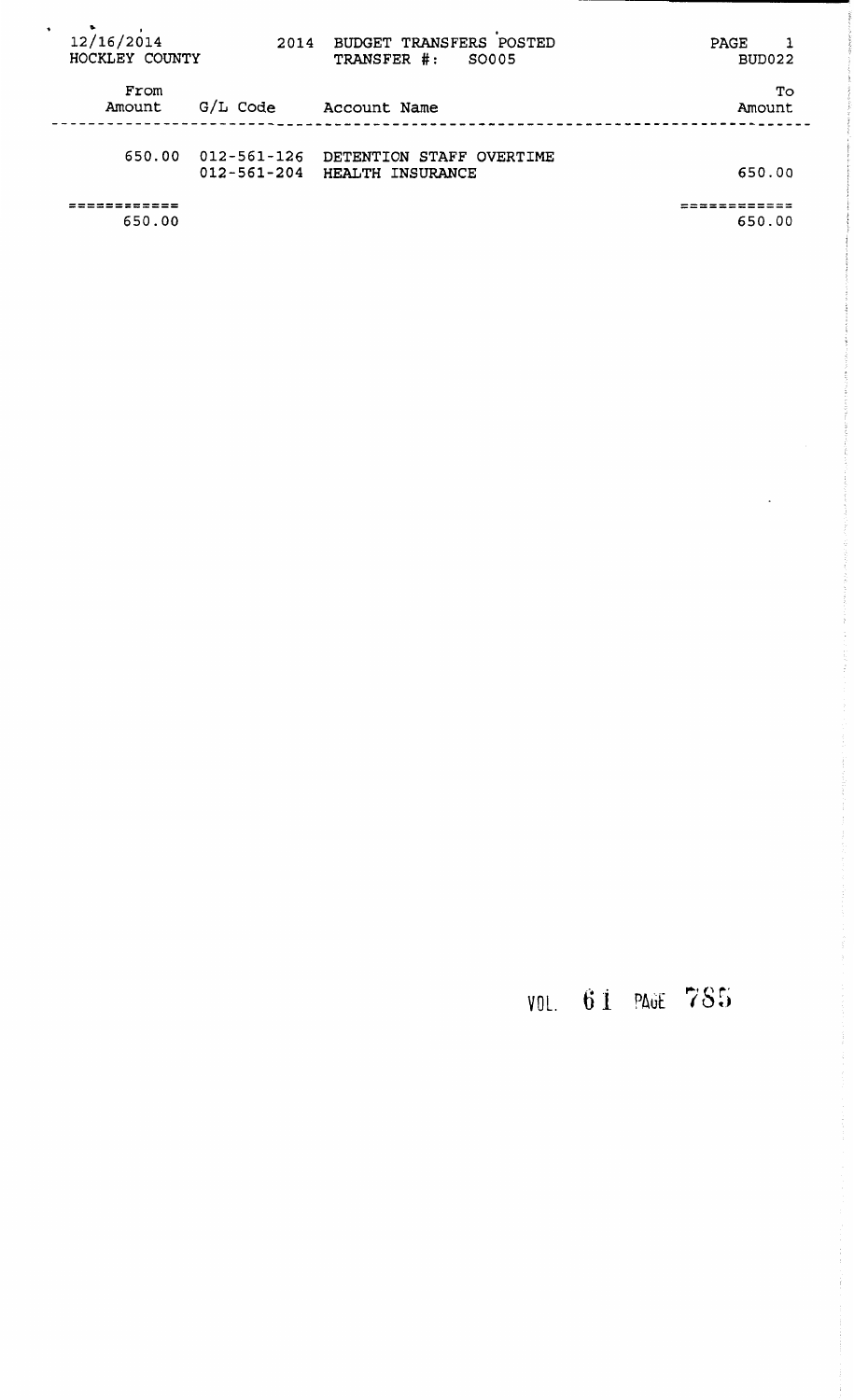| $\bullet$ | 12704/2014<br>HOCKLEY COUNTY | 2014                             | BUDGET TRANSFERS POSTED<br>TRANSFER #:<br>025001 | PAGE<br>BUD022 |
|-----------|------------------------------|----------------------------------|--------------------------------------------------|----------------|
|           | From<br>Amount               | G/L Code                         | Account Name                                     | Tо<br>Amount   |
|           | 500.00                       | 025-615-330<br>$025 - 615 - 425$ | MATERIAL & SUPPLIES<br>MOTOR FUEL                | 500.00         |
|           | 500.00                       |                                  |                                                  | 500.00         |

# VOL. 61 PAGE 787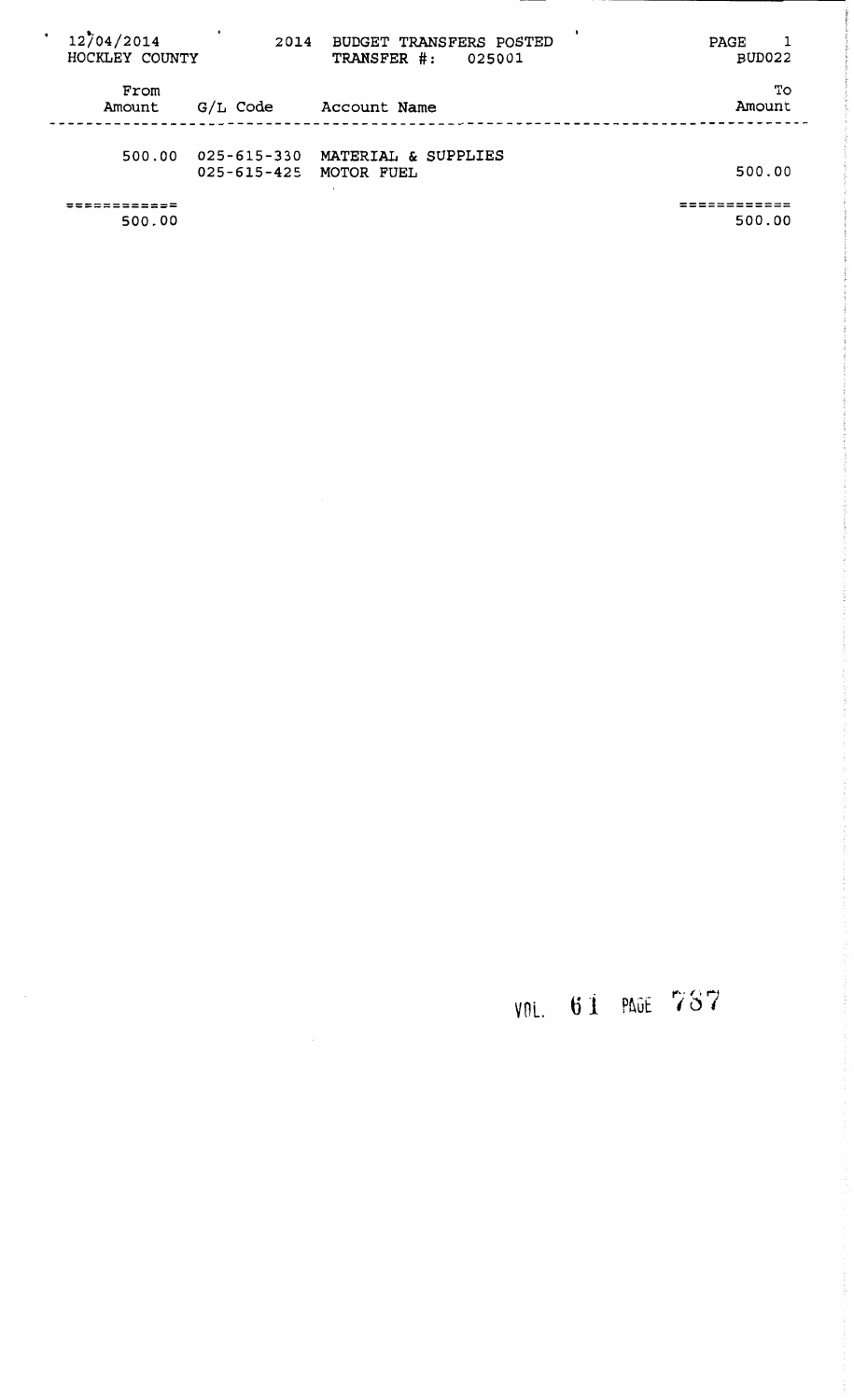| $\blacksquare$ | 12/04/2014<br>HOCKLEY COUNTY | 2014                                   | BUDGET TRANSFERS POSTED<br>TRANSFER #:<br>023002 | PAGE<br>BUD022 |
|----------------|------------------------------|----------------------------------------|--------------------------------------------------|----------------|
|                | From<br>Amount               | $G/L$ Code                             | Account Name                                     | To<br>Amount   |
|                | 3,500.00                     | $023 - 613 - 441$<br>$023 - 613 - 450$ | UTILITIES<br>PARTS & REPAIRS                     | 3,500.00       |
|                | 3,500.00                     |                                        |                                                  | 3,500.00       |

 $\frac{1}{\sqrt{2}}\sum_{i=1}^{n} \frac{1}{i} \sum_{j=1}^{n} \frac{1}{j} \sum_{j=1}^{n} \frac{1}{j} \sum_{j=1}^{n} \frac{1}{j} \sum_{j=1}^{n} \frac{1}{j} \sum_{j=1}^{n} \frac{1}{j} \sum_{j=1}^{n} \frac{1}{j} \sum_{j=1}^{n} \frac{1}{j} \sum_{j=1}^{n} \frac{1}{j} \sum_{j=1}^{n} \frac{1}{j} \sum_{j=1}^{n} \frac{1}{j} \sum_{j=1}^{n} \frac{1}{j} \sum_{j=1$ 

VOL. 61 PAGE 789

医无线性 医大脑皮肤 医皮肤 法无法受害的 法法定的 医小脑

医鼻突出 医心包 医血管 医血管反射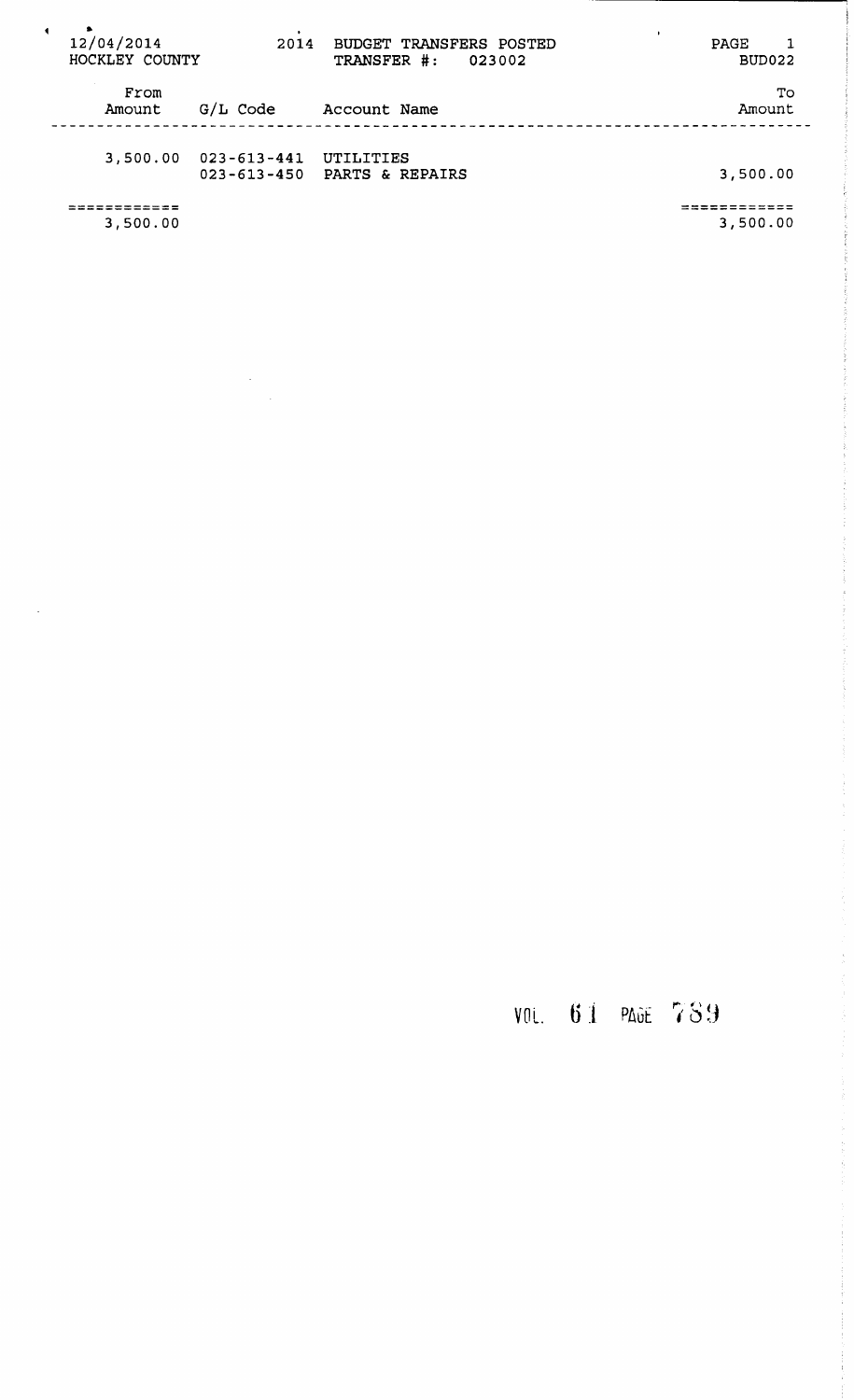| ٠ | 12/04/2014<br>HOCKLEY COUNTY |                                           | 2014 BUDGET TRANSFERS POSTED<br>TRANSFER #:<br>012561                                             | PAGE<br>1<br>BUD022  |
|---|------------------------------|-------------------------------------------|---------------------------------------------------------------------------------------------------|----------------------|
|   | From<br>Amount               |                                           | G/L Code Account Name                                                                             | To<br>Amount         |
|   |                              |                                           | 66,000.00 012-561-125 DETENTION STAFF SALARIES<br>012-561-126 DETENTION STAFF OVERTIME            | 44,000.00            |
|   |                              | 200.00 012-561-127                        | LONGEVITY<br>4,300.00 012-561-128 DETENTION STAFF HOLIDAY PAY                                     |                      |
|   | 22,900.00                    | 2,200.00 012-561-203<br>012-561-204       | 2,300.00 012-561-201 FICA & MEDICARE<br>COUNTY RETIREMENT<br>HEALTH INSURANCE                     |                      |
|   |                              | 012-561-408                               | 012-561-405 PHYSCHOLOGICAL EVALUATIONS<br>INMATE MEDICAL                                          | 650.00<br>70,000.00  |
|   | 4,000.00                     | 012-561-420<br>012-561-425                | TELEPHONE<br>900.00  012-561-422  MOBILE  PHONE EXPENSE<br>PRISONER TRANSPORT                     | 380.00               |
|   |                              | 012-561-450<br>$100.00$ $012 - 561 - 453$ | EQUIPMENT OPERATION<br>RADIO MAINTENANCE                                                          | 500.00               |
|   | 26,500.00                    | 012-700-400                               | UNFORESEEN CONTINGENCIES<br>012-561-465 INMATE HOUSING OUT OF COUNTY<br>012-561-531 JAIL EXPENSES | 9,740.00<br>9,630.00 |
|   |                              |                                           | 5,500.00 012-561-590 PRISONER KEEP                                                                |                      |

------------ ------------ 134,900.00

 $\sim$ 

 $134,900.00$ 

VOL. 6J PAGE 791

 $\label{eq:2.1} \begin{split} \mathcal{L}_{\mathcal{A}}(\mathcal{A})&=\mathcal{A}_{\mathcal{A}}(\mathcal{A})\mathcal{A}_{\mathcal{A}}(\mathcal{A})\mathcal{A}_{\mathcal{A}}(\mathcal{A})\mathcal{A}_{\mathcal{A}}(\mathcal{A})\mathcal{A}_{\mathcal{A}}(\mathcal{A})\mathcal{A}_{\mathcal{A}}(\mathcal{A})\mathcal{A}_{\mathcal{A}}(\mathcal{A})\mathcal{A}_{\mathcal{A}}(\mathcal{A})\mathcal{A}_{\mathcal{A}}(\mathcal{A})\mathcal{A}_{\mathcal{A}}(\mathcal{A})\mathcal{A}_{\$ 

 $\mathcal{L}_{\mathcal{A}}$  , we are not true.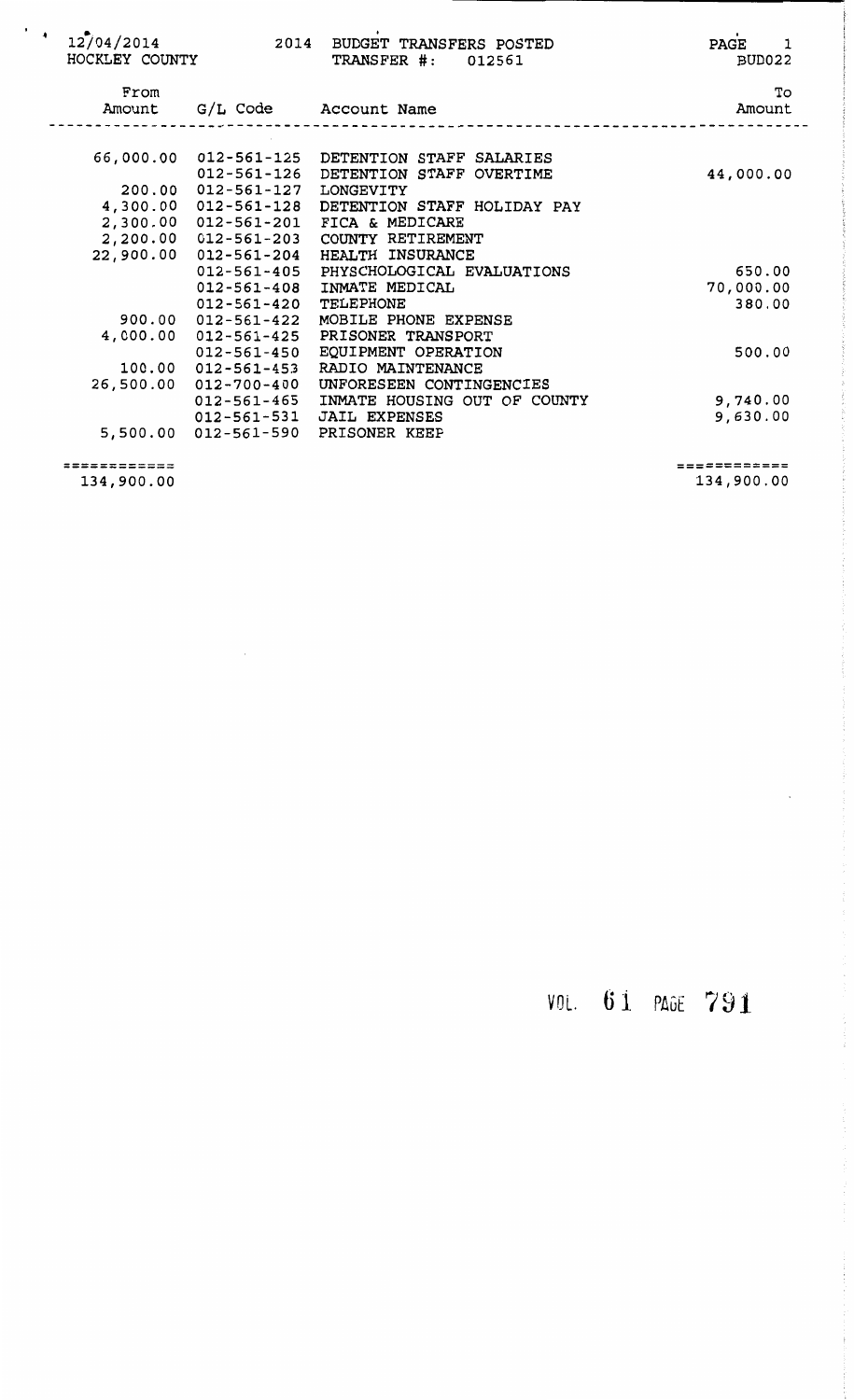| 12/04/2014<br>HOCKLEY COUNTY | 2014                                                        | BUDGET TRANSFERS POSTED<br>TRANSFER #:<br>012002       | PAGE<br>BUD022           |
|------------------------------|-------------------------------------------------------------|--------------------------------------------------------|--------------------------|
| From<br>Amount               | G/L Code                                                    | Account Name                                           | To<br>Amount             |
| 850.00                       | $012 - 571 - 420$<br>012-700-400                            | TELEPHONE & INTERNET<br>UNFORESEEN CONTINGENCIES       | 850.00                   |
| 2,000.00                     | $012 - 572 - 427$<br>$012 - 572 - 201$<br>$012 - 572 - 204$ | SEMINAR EXPENSE<br>FICA & MEDICARE<br>HEALTH INSURANCE | 1,010.00<br>990.00       |
| ==========<br>2,850.00       |                                                             |                                                        | ============<br>2,850.00 |

 $\bar{\beta}$ 

## $\gamma$ <sup>*n*</sup> **6**<sup> $\pm$ </sup>  $\gamma$   $\gamma$   $\gamma$   $\gamma$   $\gamma$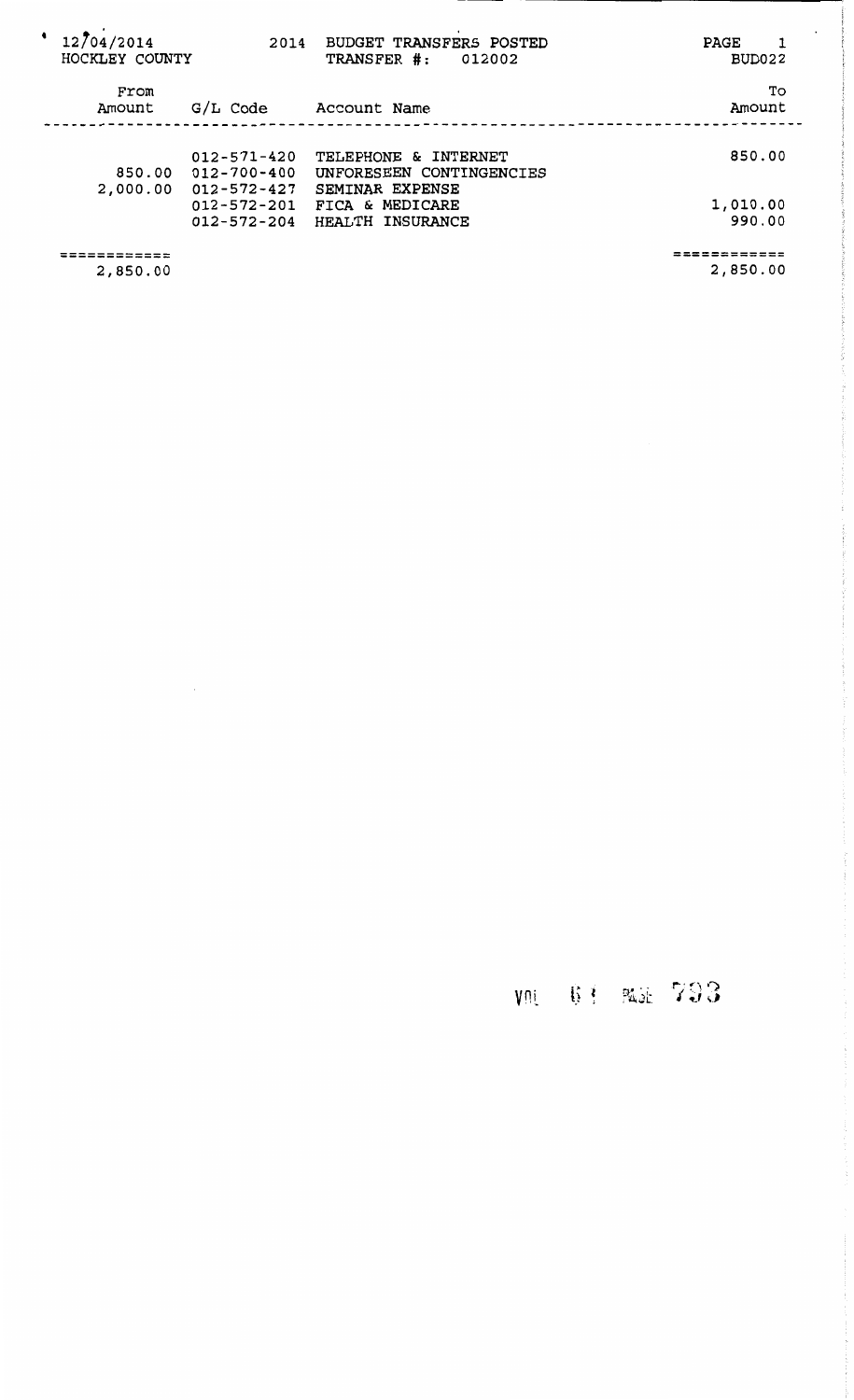| $^*$ \ 12/04/2014<br>HOCKLEY COUNTY |                                          | 2014 BUDGET TRANSFERS POSTED<br>TRANSFER #: 012001 | PAGE 1<br>BUD022 |
|-------------------------------------|------------------------------------------|----------------------------------------------------|------------------|
| From<br>Amount                      |                                          | G/L Code Account Name                              | To<br>Amount     |
|                                     |                                          |                                                    |                  |
|                                     | 700.00 012-400-408                       | COUNTY COURT APPTD. ATTORNEYS<br>HEALTH INSURANCE  | 700.00           |
|                                     | 012-400-204<br>3,200.00 012-450-108      | PART TIME LABOR                                    |                  |
|                                     | $012 - 450 - 204$                        | HEALTH INSURANCE                                   | 1,000.00         |
|                                     | $012 - 450 - 330$                        | OFFICE SUPPLIES                                    | 2,000.00         |
|                                     | $012 - 450 - 427$                        | SEMINAR EXPENSE                                    | 200.00           |
|                                     | 500.00 012-455-201                       | FICA & MEDICARE                                    |                  |
|                                     | $012 - 455 - 427$                        | SEMINAR EXPENSE                                    | 500.00           |
|                                     | 10,000.00 012-456-101                    | JUSTICE PEACE SALARIES 1-4                         |                  |
|                                     | 1,000.00 012-456-203                     | COUNTY RETIREMENT                                  |                  |
|                                     | 4,000.00 012-456-204                     | HEALTH INSURANCE                                   |                  |
|                                     | 2,000.00 012-456-225                     | JP AUTO MILEAGE EXPENSE #1-#4                      |                  |
| 500.00                              | $012 - 456 - 330$                        | <b>JP SUPPLIES</b>                                 |                  |
|                                     | $012 - 456 - 427$                        | JP SEMINAR EXPENSE                                 | 500.00           |
|                                     | $012 - 700 - 400$                        | UNFORESEEN CONTINGENCIES                           | 10,000.00        |
|                                     | 2,000.00 012-475-104                     | DEPUTIES SALARIES                                  |                  |
|                                     | 681.00 012-475-201                       | FICA & MEDICARE                                    |                  |
|                                     | 279.00 012-475-203                       | COUNTY RETIREMENT                                  |                  |
|                                     | 500.00 012-475-420                       | TELEPHONE                                          |                  |
|                                     | $012 - 475 - 204$                        | HEALTH INSURANCE                                   | 10,460.00        |
| 400.00                              | $012 - 497 - 108$                        | PART TIME SALARY                                   |                  |
|                                     | $012 - 497 - 204$                        | HEALTH INSURANCE                                   | 400.00           |
|                                     | $012 - 499 - 104$                        | DEPUTIES SALARIES                                  | 1,500.00         |
|                                     | 500.00 012-499-108                       | PART TIME DEPUTIES SALARIES                        |                  |
| 800.00                              | 012-499-150                              | SUB STATION EXPENSES                               |                  |
| 200.00                              | 012-499-201                              | FICA & MEDICARE                                    | 1,200.00         |
|                                     | 012-499-204                              | HEALTH INSURANCE<br>TELEPHONE                      |                  |
|                                     | 600.00 012-499-420<br>410.00 012-499-427 | SEMINAR EXPENSE                                    |                  |
|                                     | 190.00 012-499-481                       | <b>DUES</b>                                        |                  |
|                                     |                                          |                                                    |                  |
|                                     |                                          |                                                    |                  |

------------ ------------ 28,460.00

==;========= 28,460.00

VOL. 61 PAGE 795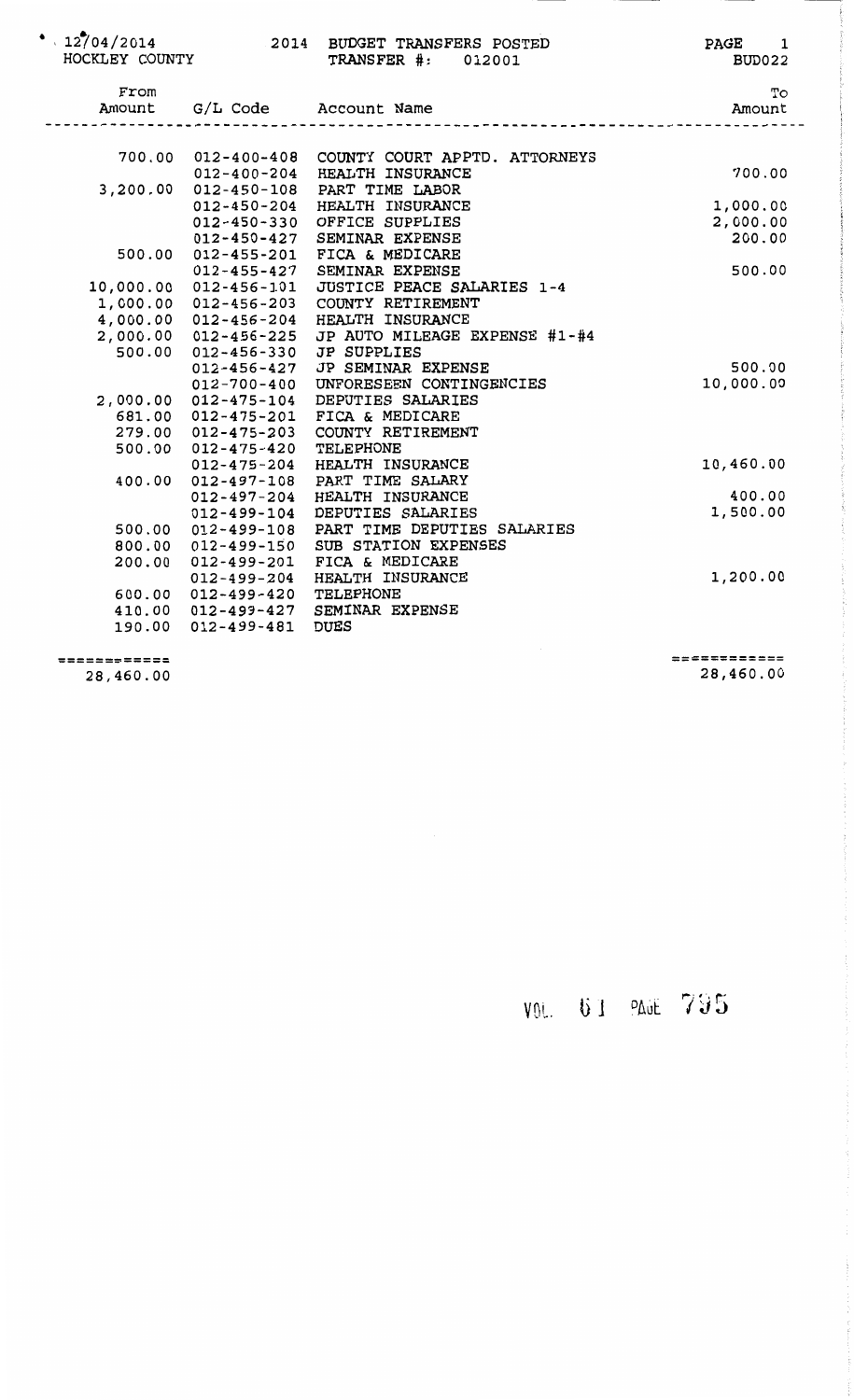| $^*$ , 12/03/2014<br>HOCKLEY COUNTY |                       | 2014 BUDGET TRANSFERS POSTED<br><b>TRANSFER #: 010485</b> | PAGE<br>$\overline{\phantom{a}}$<br>BUD022 |
|-------------------------------------|-----------------------|-----------------------------------------------------------|--------------------------------------------|
| From<br>Amount                      |                       | G/L Code Account Name                                     | To<br>Amount                               |
|                                     | 4,000.00 010-485-104  | DA ASSISTANT SALARY                                       |                                            |
|                                     | $010 - 485 - 330$     | D.A. SUPPLIES                                             | 1,000.00                                   |
|                                     | 25,000.00 010-696-495 | UNFORESEEN CONTINGENCIES                                  |                                            |
|                                     | $010 - 485 - 409$     | AUTOPSY                                                   | 25,000.00                                  |
| 4,000.00                            | 010-485-410           | COMMITMENT EXPENSES                                       |                                            |
|                                     | 010-485-426           | INVESTIGATION TRAVEL EXPENSE                              | 3,000.00                                   |
|                                     | 010-485-427           | D.A. SEMINAR EXPENSE                                      | 4,000.00                                   |
|                                     | 010-490-310           | <b>ELECTION SUPPLIES</b>                                  | 12,000.00                                  |
| 7,500.00                            | 010-696-495           | UNFORESEEN CONTINGENCIES                                  |                                            |
| 1,500.00                            | 010-490-489           | ELECTION SALARIES                                         |                                            |
|                                     | 3,000.00 010-490-490  | AUTOMARK MAINTENANCE                                      |                                            |
| 30.00                               | 010-495-427           | SEMINAR EXPENSE                                           |                                            |
|                                     | $010 - 495 - 481$     | <b>DUES</b>                                               | 30.00                                      |
| 12,500.00                           | 010-696-495           | UNFORESEEN CONTINGENCIES                                  |                                            |
|                                     | $010 - 496 - 102$     | IT/RMO COORDINATOR SALARY                                 | 11,625.00                                  |
|                                     | 010-496-201           | FICA & MEDICARE                                           | 1,000.00                                   |
|                                     | $010 - 496 - 203$     | COUNTY RETIREMENT                                         | 1,600.00                                   |
|                                     | 010-496-225           | CAR ALLOWANCE/MILEAGE                                     | 200.00                                     |
|                                     | 355.00 010-496-330    | SUPPLIES                                                  |                                            |
|                                     | 570.00 010-496-427    | TRAINING EXPENSE                                          |                                            |
| 1,000.00                            | 010-496-427           | TRAINING EXPENSE                                          |                                            |
|                                     |                       |                                                           |                                            |

=========;;;:;== 59,455.00 ============ 59,455.00 -

## **G t** *mz* . ·- ' ... ,,\_,,i.. ........ L **797**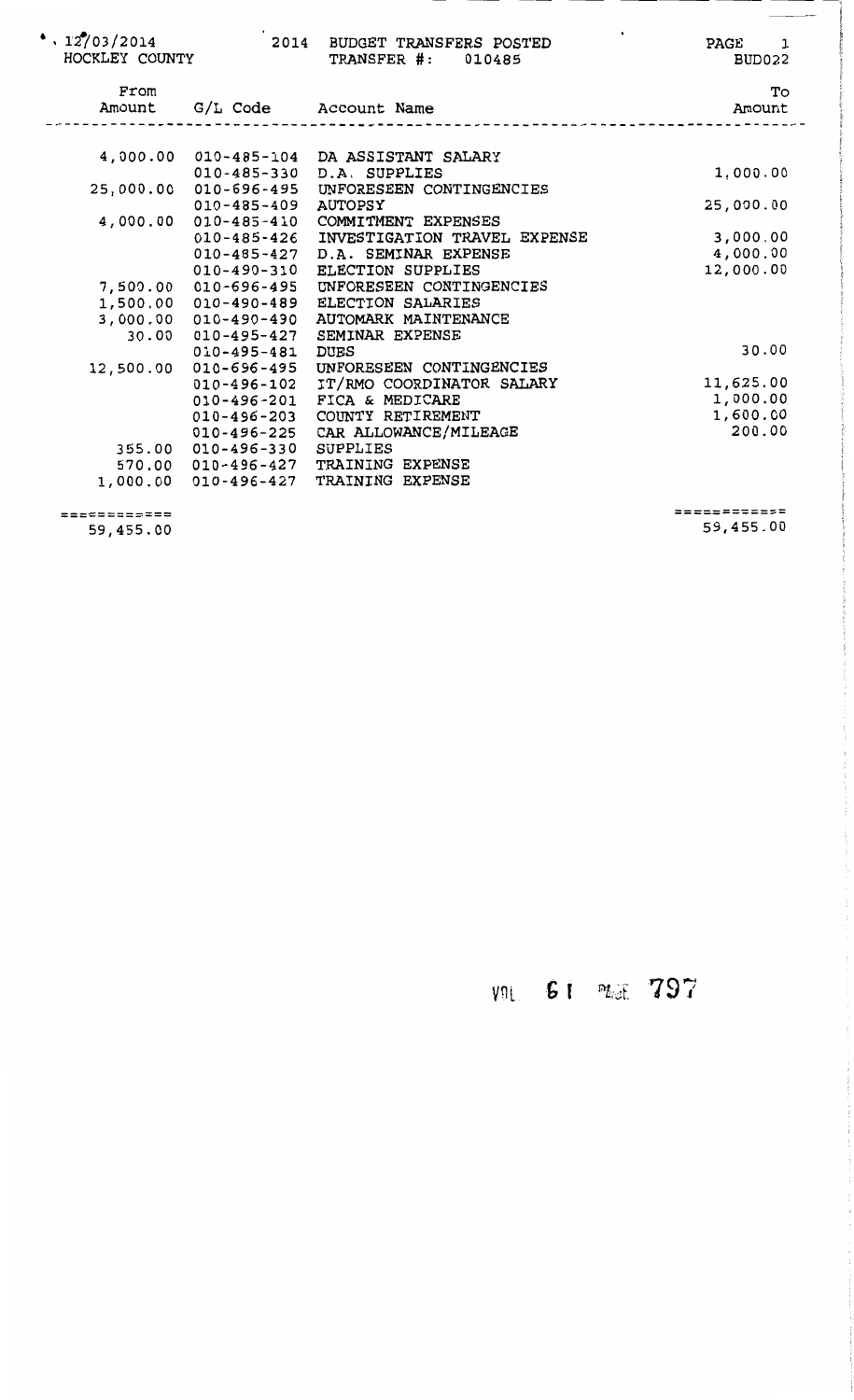| ٠<br>12703/2014<br>HOCKLEY COUNTY | 2014              | BUDGET TRANSFERS POSTED<br>TRANSFER #:<br>010409 | PAGE<br>BUD022 |
|-----------------------------------|-------------------|--------------------------------------------------|----------------|
| From<br>Amount                    | G/L Code          | Account Name                                     | Tо<br>Amount   |
|                                   |                   |                                                  |                |
| 250,000.00                        | $010 - 632 - 416$ | INDIGENT HEALTH CARE                             |                |
|                                   | $010 - 409 - 203$ | UNFUNDED RETIREMENT LIABILITY                    | 250,000.00     |
| 30,000.00                         | $010 - 409 - 202$ | RETIREES HEALTH INSURANCE                        |                |
|                                   | $010 - 409 - 352$ | COMPUTER MAINTENANCE                             | 30,000.00      |
| 10,000.00                         | $010 - 409 - 482$ | VARIOUS INSURANCE PREMIUMS                       |                |
|                                   | $010 - 409 - 204$ | WORKERS COMPENSATION PREMIUMS                    | 10,000.00      |
| 550.00                            | $010 - 409 - 559$ | WOMEN'S PROTECTIVE SERVICES                      |                |
|                                   | $010 - 409 - 603$ | CIRA WEBSITE                                     | 550.00         |
| =========                         |                   |                                                  | -----------    |
| 290 550 AA                        |                   |                                                  | 290 550 00     |

 $\hat{\mathcal{L}}$ 

## VOL 61 PAGE 799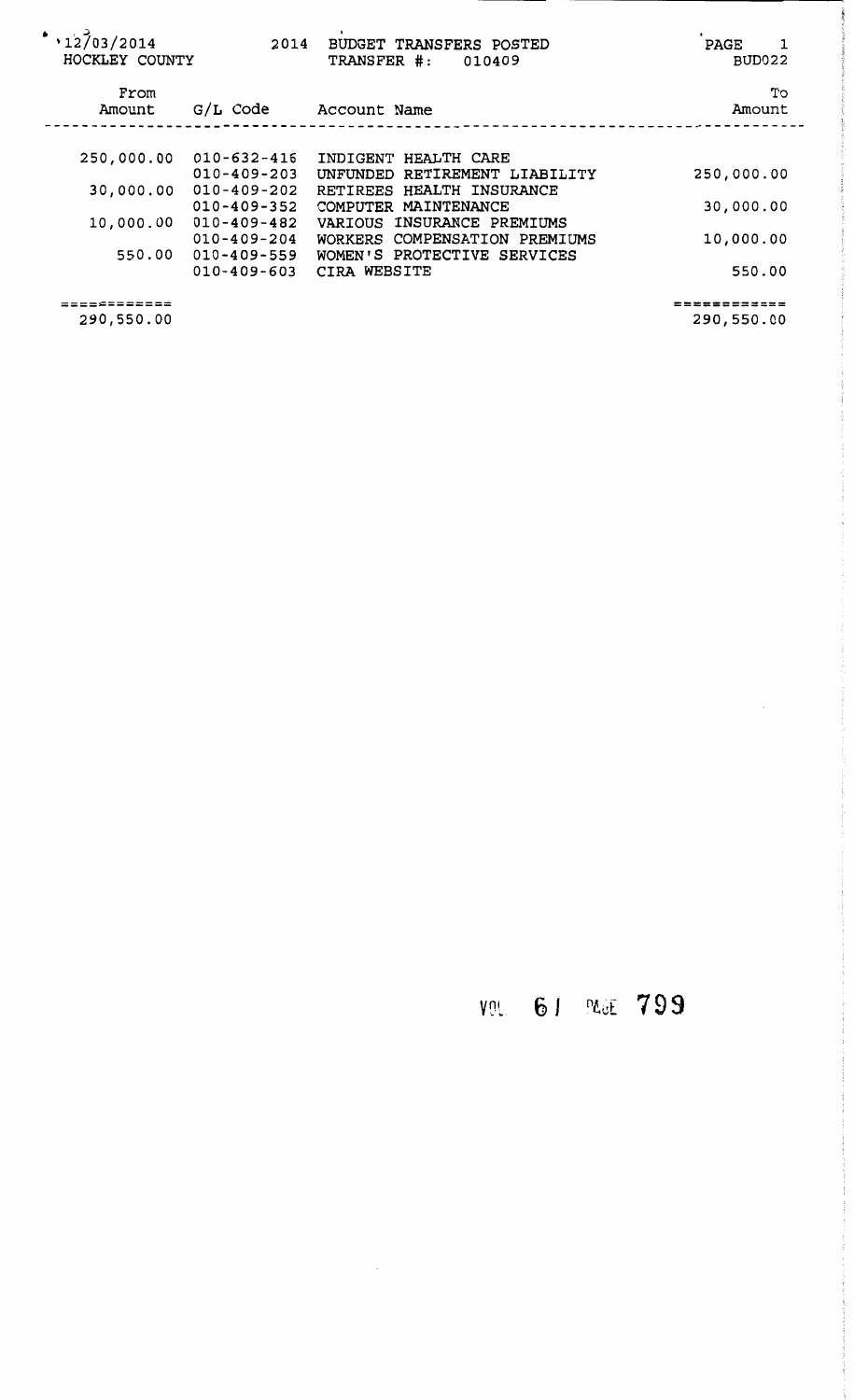| $\cdot$ 12/17/2014<br>HOCKLEY COUNTY | 2014                                                        | <b>BUDGET TRANSFERS POSTED</b><br>TRANSFER #:<br>012403 | PAGE<br>BUD022 |
|--------------------------------------|-------------------------------------------------------------|---------------------------------------------------------|----------------|
| From<br>Amount                       | G/L Code                                                    | Account Name                                            | Тo<br>Amount   |
| 420.00<br>500.00                     | $012 - 403 - 204$<br>$012 - 403 - 330$<br>$012 - 403 - 420$ | HEALTH INSURANCE<br>OFFICE SUPPLIES<br>TELEPHONE        | 920.00         |
|                                      |                                                             |                                                         |                |

920.00

920.00

## VOL 61 PAGE 801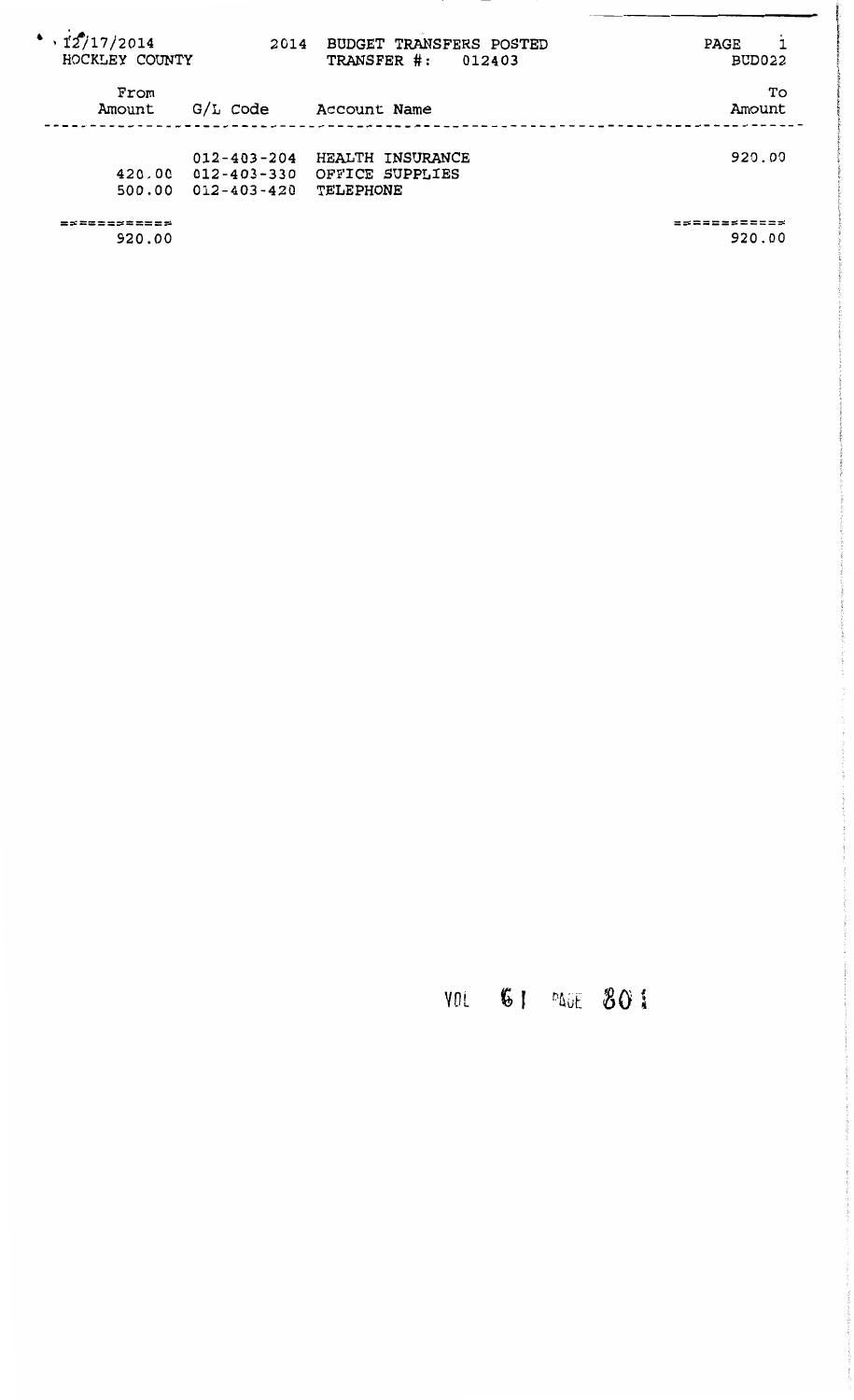| $\cdot$ , 12/17/2014<br>HOCKLEY COUNTY                     | 2014                                                                                                                        | BUDGET TRANSFERS POSTED<br>TRANSFER #:<br>024001                                                                                                         | <b>PAGE</b><br>BUD022 |
|------------------------------------------------------------|-----------------------------------------------------------------------------------------------------------------------------|----------------------------------------------------------------------------------------------------------------------------------------------------------|-----------------------|
| From<br>Amount                                             | G/L Code                                                                                                                    | Account Name                                                                                                                                             | To<br>Amount          |
| 3,000.00<br>19,000.00<br>7,000.00<br>1,000.00<br>25,000.00 | 024-614-110<br>024-614-330<br>13,000.00 024-614-425<br>$024 - 614 - 450$<br>024-614-480<br>$024 - 614 - 574$<br>024-614-573 | PART TIME LABOR<br>MATERIAL & SUPPLIES<br>MOTOR FUEL<br>PARTS & REPAIRS<br>EQUIPMENT RENTAL<br>CAPITAL OUTLAY UNDER \$5000<br>CAPITAL OUTLAY OVER \$5000 | 68,000.00             |

------------ ------------ 68,000.00

=========::== 68,000.00

 $\frac{1}{2}$ 

 $\mu\nu$  and  $\mu$  and  $\mu$ 

## VOL. **GI** PAGE 803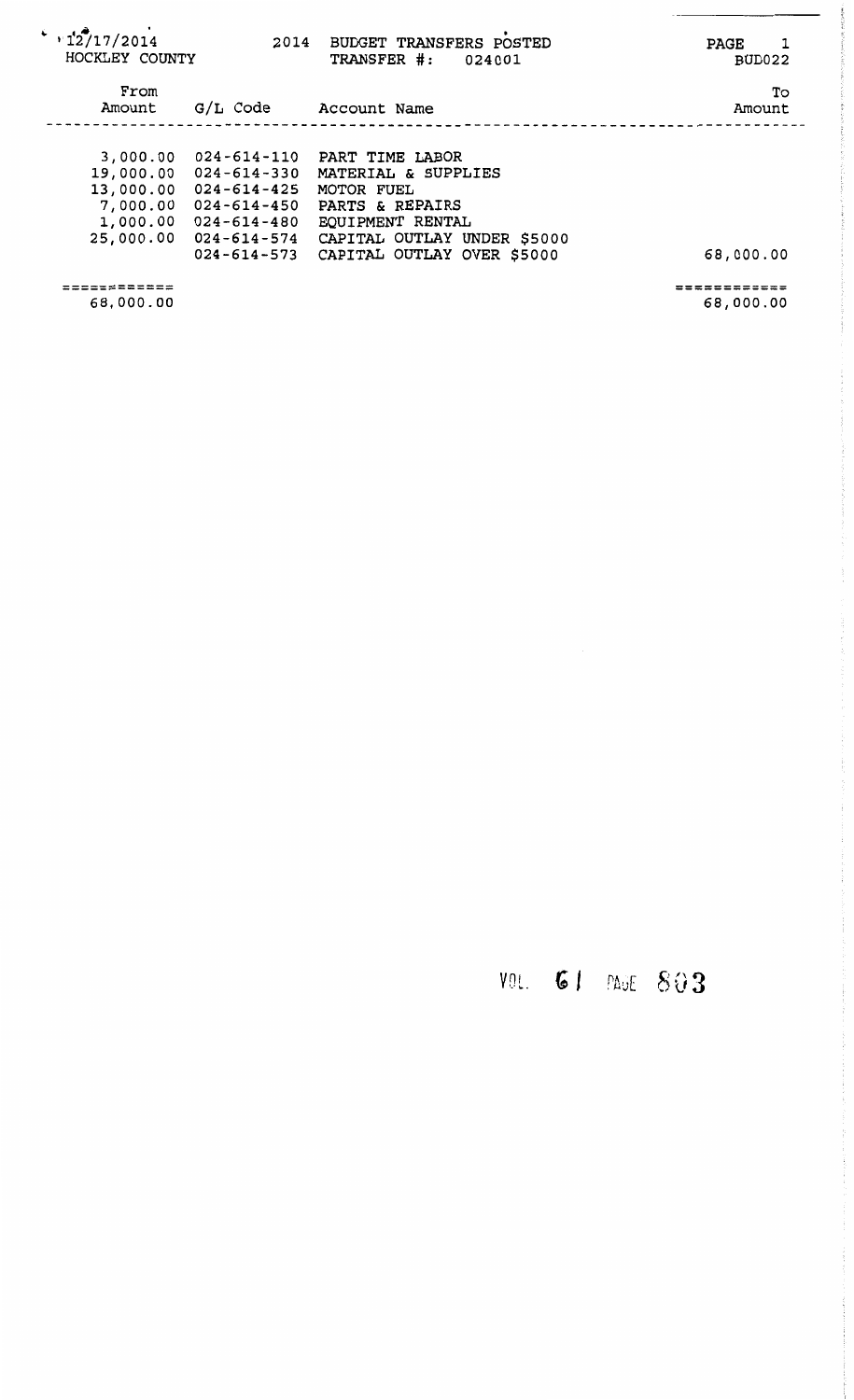| $\frac{1}{20}$ $\frac{12704}{2014}$<br>HOCKLEY COUNTY | 2014                        | BUDGET TRANSFERS POSTED<br>TRANSFER #: 010002      | PAGE<br>$\overline{\phantom{a}}$<br>BUD022 |
|-------------------------------------------------------|-----------------------------|----------------------------------------------------|--------------------------------------------|
| From                                                  |                             |                                                    | To                                         |
| Amount                                                |                             | G/L Code Account Name                              | Amount                                     |
|                                                       |                             |                                                    |                                            |
|                                                       | 158.00 010-405-330 SUPPLIES |                                                    |                                            |
|                                                       | $010 - 405 - 204$           | HEALTH INSURANCE                                   | 158.00                                     |
|                                                       |                             | 700.00  010-485-203  COUNTY RETIREMENT             |                                            |
|                                                       | $010 - 485 - 204$           | HEALTH INSURANCE                                   | 700.00                                     |
|                                                       |                             | 1,800.00  010-544-490  FIRE PREVENTION - LEVELLAND |                                            |
|                                                       | $010 - 581 - 410$           | TELEPHONE EXPENSE                                  | 200.00                                     |
|                                                       | $010 - 581 - 420$           | ALCOHOL BLOOD DRAWS                                | 100.00                                     |
|                                                       | $010 - 581 - 495$           | COPIER/OFFICE SUPPLIES                             | 1,500.00                                   |
| 158.00                                                | 010-631-204                 | HEALTH INSURANCE                                   |                                            |
|                                                       |                             | 010-631-203 COUNTY RETIREMENT                      | 158.00                                     |
|                                                       |                             | 385.00 010-665-410 CELL PHONE ALLOWANCE            |                                            |
|                                                       |                             |                                                    |                                            |
|                                                       | $010 - 665 - 204$           | HEALTH INSURANCE                                   | 385.00                                     |
| =========                                             |                             |                                                    | ===========                                |
|                                                       |                             |                                                    |                                            |

3,201.00

3,201.00

VOL 61 PAGE 805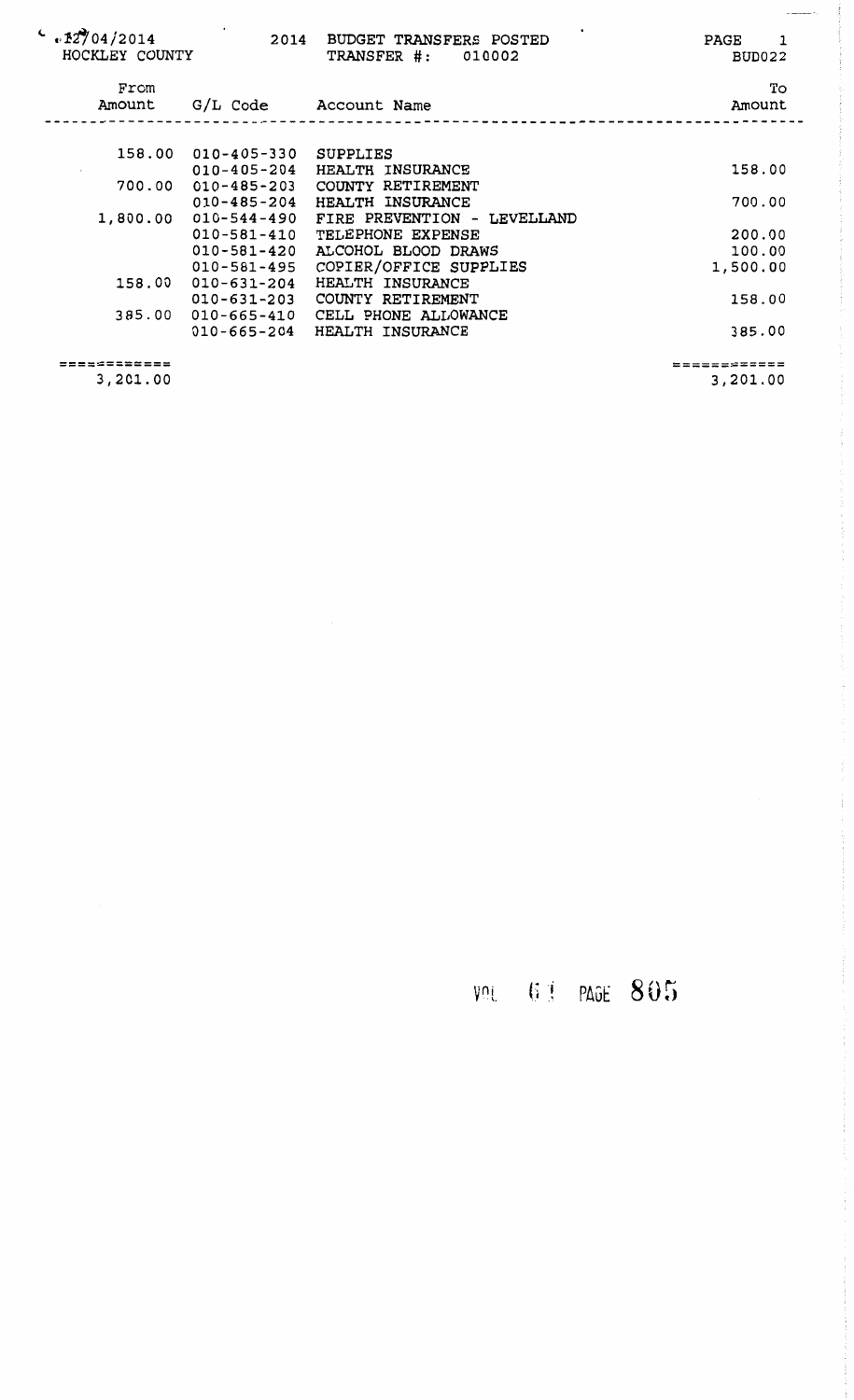| $\sim 12/17/2014$<br>HOCKLEY COUNTY | 2014                                                                    | BUDGET TRANSFERS POSTED<br><b>TRANSFER #: 072001</b>                                         | PAGE<br>$\overline{\phantom{0}}$<br>BUD022 |
|-------------------------------------|-------------------------------------------------------------------------|----------------------------------------------------------------------------------------------|--------------------------------------------|
| From<br>Amount                      |                                                                         | G/L Code Account Name                                                                        | To<br>Amount                               |
|                                     | 1,500.00 072-673-103<br>1,600.00 072-673-104                            | ASSISTANT ARENA MANAGER<br>OFFICE CLERK                                                      |                                            |
|                                     | $072 - 673 - 201$<br>$072 - 673 - 204$                                  | 072-673-108 PART TIME LABOR<br>FICA/MEDICARE<br>HEALTH INSURANCE                             | 13,000.00<br>400.00<br>1,350.00            |
|                                     | 1,500.00 072-673-225<br>$3,000.00 072 - 673 - 310$<br>072-673-320       | TRAVEL EXPENSE<br>SUPPLIES<br>JANITORIAL SUPPLIES                                            |                                            |
| 10,000.00                           | $072 - 673 - 330$<br>$072 - 673 - 333$                                  | FUEL/OIL<br><b>CONCESSION EXPENSES</b>                                                       | 1,000.00<br>4,000.00                       |
| 1,300.00                            | 2,850.00 072-673-410<br>$3,000.00 072 - 673 - 420$<br>$072 - 673 - 421$ | ADVERTISING<br>TELEPHONE<br>CELL PHONE EXPENSE                                               |                                            |
|                                     | $072 - 673 - 425$<br>$072 - 673 - 440$<br>$072 - 673 - 450$             | INTERNET SERVICE EXPENSE<br>UTILITIES<br>REPAIRS                                             | 150.00<br>15,000.00<br>18,000.00           |
| 3,000.00                            | $072 - 673 - 460$<br>$072 - 673 - 480$<br>$072 - 673 - 487$             | SHAVINGS EXPENSE<br>EQUIPMENT RENTAL<br>MISCELLANEOUS EXPENSES                               | 1,200.00<br>1,500.00                       |
| 66,550.00                           | $072 - 673 - 495$<br>$072 - 673 - 690$                                  | GROUNDS MAINTENANCE<br>CAPITAL OUTLAY OVER \$5000<br>072-673-691 CAPITAL OUTLAY UNDER \$5000 | 6,000.00<br>34,000.00                      |
|                                     | 1,300.00 072-673-699                                                    | SALES AND USE TAX                                                                            |                                            |

============

============ 95,600.00

95,600.00

f .. 1· J . PAuE 8 *U* 7